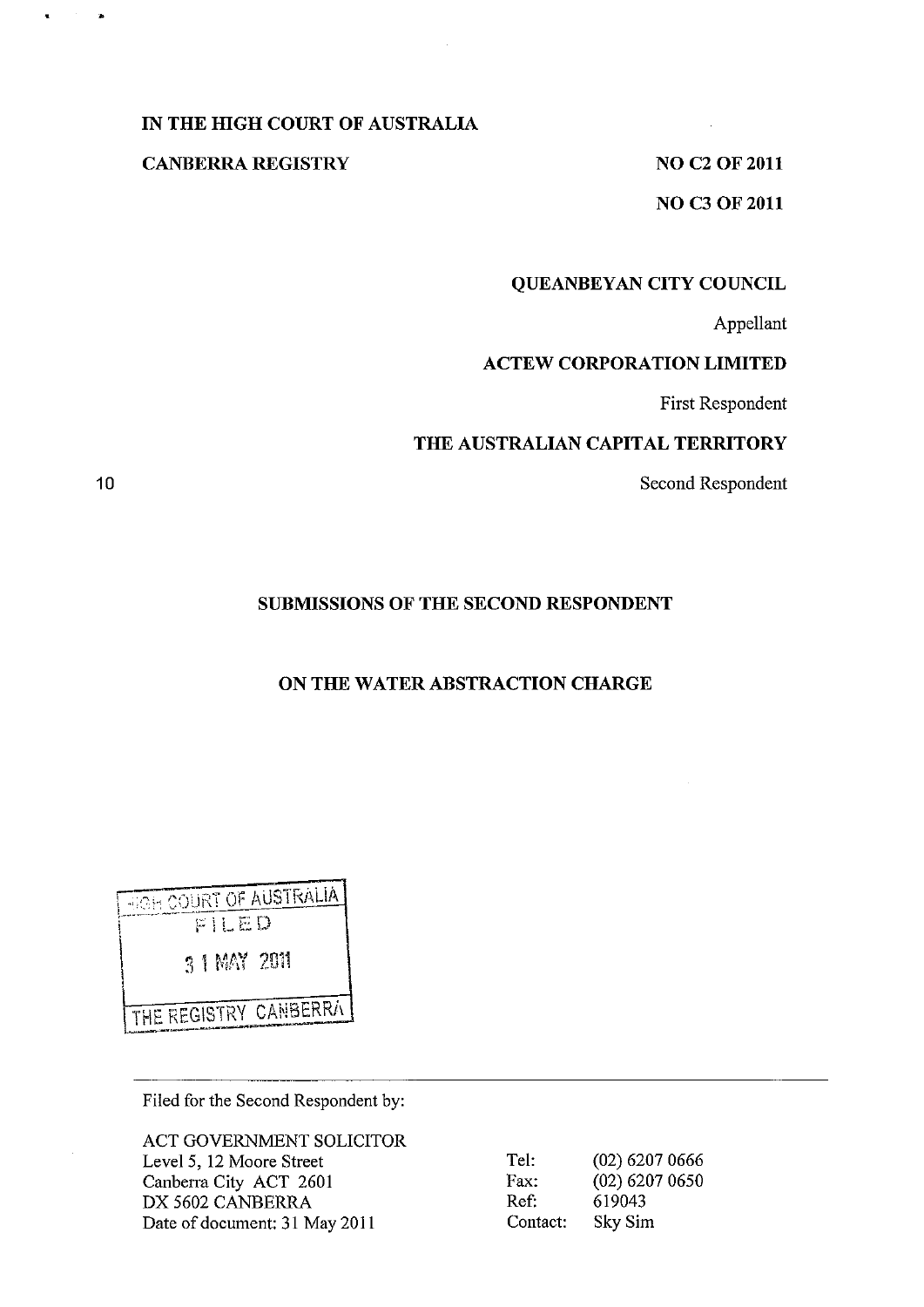## PART I SUITABILITY FOR PUBLICATION

1. These submissions are in a form suitable for publication on the Internet.

## PART II ISSUES

- 2. Appeal C2 of 2011 and C3 of 2011 raise the same issues for determination in relation to the Water Abstraction Charge (the WAC). These submissions should be taken as submissions in relation to the WAC in both appeal C2 of 2011 and C3 of 2011.
- 3. The primary issue between the Appellant (QCC) and the Second Respondent (the Territory) in relation to the WAC is whether the WAC (to the extent it exceeded 25c/kl) is a tax. The Territory accepts that if the WAC (to the extent it exceeded 25c/kl) is properly characterised as a tax, it is an excise.
	- 4. The sub-issues for determination are:
		- 4.1. whether the WAC is a charge or fee for the use or acquisition of property and therefore not a tax;
		- 4.2. whether the WAC is a charge or fee for the acquisition of the right to appropriate the Territory's water and is of the same character as either a royalty or the price of a profit a prendre to acquire the Territory's water and therefore not a tax;
		- 4.3. whether the WAC is the quid pro quo which is paid in return for the rights the First Respondent (ACTEW) obtains under its licences to take water, being rights to appropriate or take and make use of a limited public natural resource, and therefore not a tax;
		- 4.4. whether the WAC is not a tax because ACTEW was not under any legal or practical compulsion to acquire water only from the Territory;
		- 4.5. whether it was a requirement of QCC's case to establish the absence of any discernible relationship between the charge and the value of the property;
		- 4.6. if there is such a requirement, whether QCC established that there was an absence of any discernible relationship between the amount of the WAC (to the extent it exceeded 25c), as imposed from I July 2006, and the value of the water acquired or obtained by ACTEW;
		- 4.7. if the Court finds that the WAC (to the extent it exceeds 25c/kl) is a tax and therefore an excise, whether the relevant ministerial determinations can be read down to preserve the validity of the W AC to the extent that it does not exceed 25c (or otherwise impose a tax).

#### PART III NOTICE UNDER S 78B OF THE *JUDICIARY ACT*

5. Notice has been given in compliance with s 78B of the *Judiciary Act 1903*  (Cth).

20

10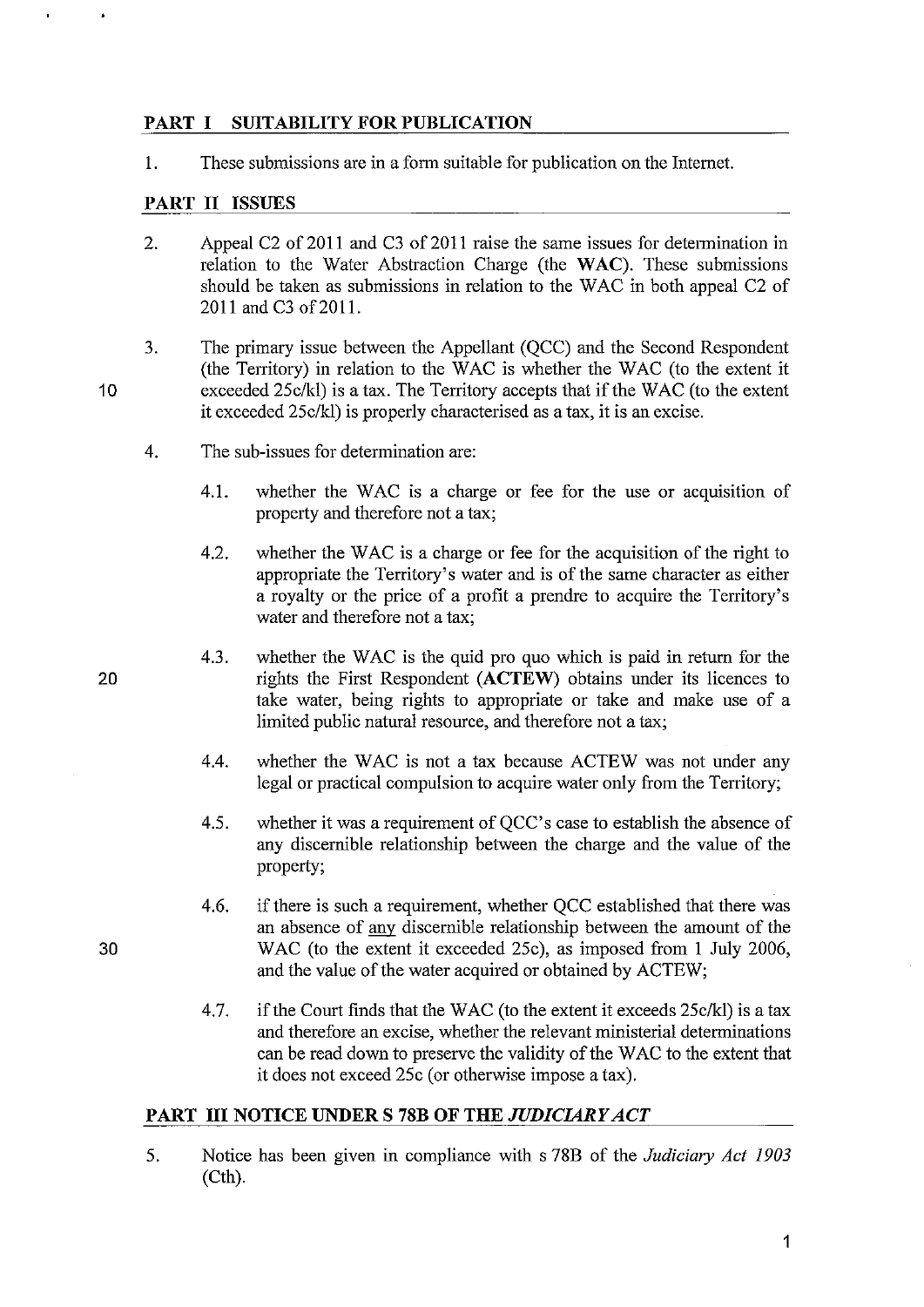# **PART IV MATERIAL FACTS**

- 6. The Territory accepts the account by the primary judge (Buchanan J) of the legal and factual context as set out at [3]-[52] of his Honour's judgment, adopted by QCC at [7]. The Territory also adopts the legal and factual context as set out by Keane CJ at [11]-[38].
- 7. At [18] [19] QCC refers to expert evidence that was not admitted by the primary judge: at [88]. Insofar as those paragraphs purport to summarise the effect of the expert evidence, the Territory does not accept that they are an accurate summary.
- 10 8. Insofar as QCC's account of the "Material Facts" contains submissions, those submissions are dealt with in Part VI below.

# **PART V** APPLICABLE LEGISLATION

9. QCC's statement of applicable constitutional provisions, statutes, regulations and ministerial determinations should also refer to the *Legislation Act 2001*  (ACT) ss 46, 126, 132.

# **PART VI RESPONSE TO ARGUMENT OF APPELLANT**

- 10. The Territory submits that, as Keane CJ (at [83]), Stone J (at [176]-[177]) and the primary judge (at [126]) held, the WAC is not properly characterised as a tax (Perram **J,** in dissent, made no finding as to the proper characterisation of the WAC (at  $[198]$ )). This is because:
	- 10.1. the WAC is a charge for the acquisition of property which the ACT Government effectively owns or controls (see Keane CJ at [82], Perram J at [184], primary judge at [125]); or, alternatively
	- 10.2. the WAC is the quid pro quo paid in return for the rights which the First Respondent obtained under its licence to take water, being rights to appropriate a limited public natural resource (see Stone J at [168], [176], Perram J at [184], primary judge at [125]; *Harper* v *Minister for Sea Fisheries* (1989) 168 CLR 314 at 325.

#### **Legislative framework**

- 30 11. Determining whether legislation imposes an excise contrary to s 90 of the Constitution is fundamentally an exercise in statutory interpretation.
	- 12. That is not to say that the practical operation of the statute need not be considered. As Brennan CJ, McHugh, Gumrnow and Kirby JJ said in *Ha* v *State of New South Wales* (1997) 189 CLR at 498:

*"When a constitutional limitation or restriction on power is relied on to invalidate a law, the effect of the law in and upon the facts and circumstances to which it relates* - *its practical operation* - *must be examined as well as its terms in order to ensure that the limitation or restriction is not circumvented by mere drafting devices. "*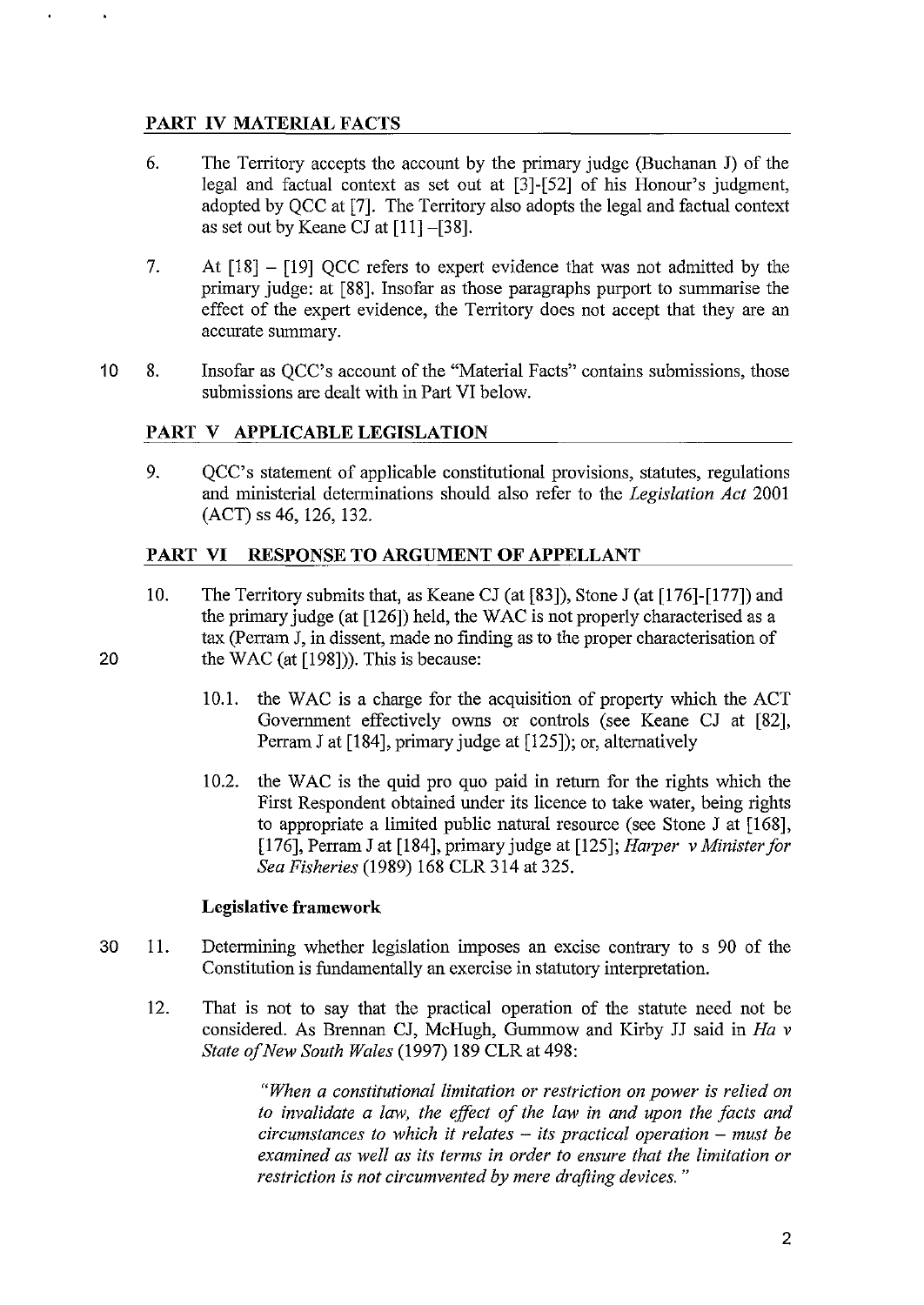- 13. However, as QCC conceded at first instance (transcript, 70.22) the process of characterisation is an objective one.
- 14. Section 37 of the *Australian Capital Territory (Self-Government) Act 1988*  (Cth) provides that the ACT Executive is responsible for governing the ACT with respect to the matters in Schedule 4, which include "water resources".
- 15. The management of the water resources of the Territory is currently governed by the *Water Resources Act 2007* (the 2007 Act), which replaced the *Water Resources Act 1998* (the 1998 Act).
- 10 16. Significantly, section 7 of the 2007 Act (and section 13 of the 1998 Act) vests in the Territory the right to the use, flow and control of all water of the Territory, subject to the Act. Accordingly, all water of the Territory is effectively owned or controlled by the Territory.<sup>2</sup>
	- 17. The objects of the 2007 Act (and 1998 Act) are:
		- 17.1. to ensure that management and use of the water resources of the Territory sustain the physical economic and social wellbeing of the people of the ACT while protecting the ecosystems that depend on those resources; and
		- 17.2. to protect aquatic ecosystems and aquifers from damage and, where practicable, to reverse damage that has already happened; and
		- 17.3. to ensure that the water resources are able to meet the reasonably foreseeable needs of future generations.<sup>3</sup>
	- 18. The 2007 Act regulates the use of water in the Territory. A person may apply to the Minister for a "water access entitlement", which entitles the holder to a percentage of the water available for taking in a particular water management area (ss 19 and 20). The 2007 Act also establishes a licensing scheme, whereby a person must apply for a licence in order to take water from a stated place: s 29. It is an offence to take water without a licence: s 28 of the 2007 Act. A licence will not be granted unless, inter alia:
		- 18.1. the applicant holds a relevant water access entitlement: s 30(2)(a) of the 2007 Act;

20

<sup>&</sup>lt;sup>1</sup> The Water Resources Act 1998 was repealed by the Water Resources Act 2007, which commenced on 1 August 2007. QCC challenges the validity of the following determinations made under s 78 of the Water Resources Act 1998 and s 107 of the Water Resources Act 2007: the Water Resources (Fees) Determination 2006 (No. 1), which determined a WAC of 55c/kl a kilolitre1 for the period 1 July 2006 to 30 June 2007 (and revoked the Water Resources (Fees) Determination 2005 (No. 2)); the Water Resources (Fees) Determination 2007 (No 1), which determined a WAC of 55c/kl a kilolitre 1 from 1 August 2007 to 30 June 2008; and the Water Resources (Fees) Determination 2008 (No I), which determined a WAC of 51c/kl a kilolitre calculated on the basis of water abstracted, applicable from 1 July 2008 (and revoked the Water Resources (Fees) Determination 2007 (No I)).

<sup>&</sup>lt;sup>2</sup> "Water resources of the Territory" includes Googong Dam (which is leased by the ACT from the Commonwealth): s 7A Water Resources Act 2007.

<sup>3</sup> Section 6 2007 Act; s 3 1998 Act.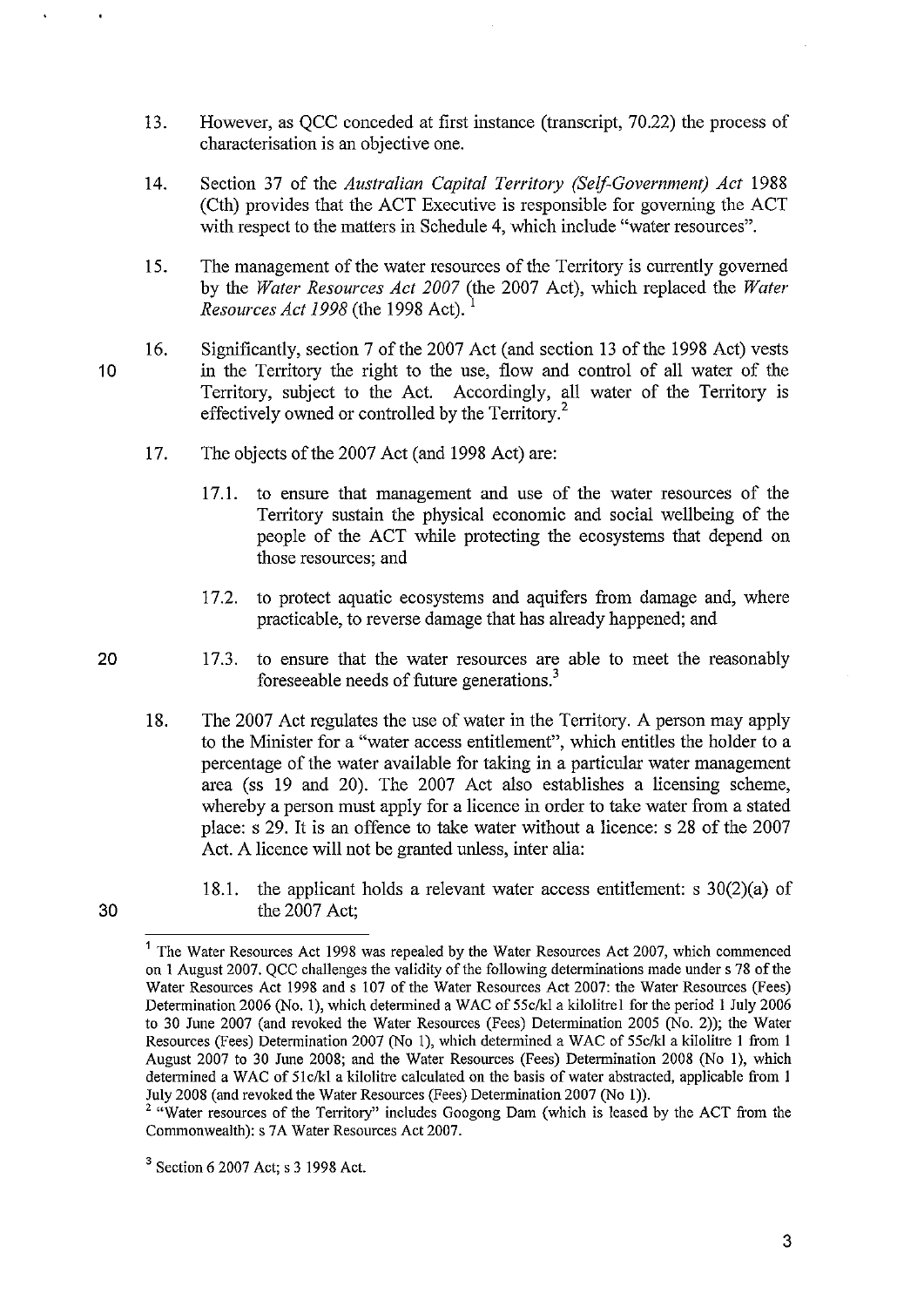- 18.2. the amount of water to be taken under licences is not more than "a reasonable amount": s 30(2)(c) of the 2007 Act;
- 18.3. the authority is satisfied that it is appropriate to issue the licence having regard to whether to issue the licence would or may adversely affect the environmental flows for a particular waterway or aquifer, adversely affect the environment in any other way or adversely affect the interests of other water users: s30(3) of the 2007 Act.
- 19. Prior to 1 August 2007, the 1998 Act regulated the use of water in the Territory in a similar manner.<sup>4</sup>
- 10 20. Section 107 of the 2007 Act (and s78 of the 1998 Act) confers a power on the Minister to determine fees for the Act. Such determinations are disallowable instruments:  $s \frac{107(2)}{6}$  of the 2007 Act,  $s \frac{78(2)}{6}$  of the 1998 Act.
	- 21. By a series of determinations made pursuant to s 78 of the 1998 Act and s107 of the 2007 Act the Minister has imposed a "water abstraction charge" on all licence holders for water taken pursuant to a licence.
	- 22. QCC's challenge to the validity of the WAC is confmed to the validity of the 30 cent 'water fee' added to the W AC by a ministerial determination made on 1 July 2006.<sup>5</sup> OCC does not dispute that, prior to the addition of the 'water fee', the WAC at a level of 25c/kl was not a tax. 6

#### 20 **The characterisation exercise**

- 23. There is no single determinate of what constitutes a "tax".
- 24. In *Matthews* v *Chicory Marketing Board (Vict)* (1938) 60 CLR 263 at 276 Latham CJ defined a "tax" as "... a compulsory exaction of money by a public authority for public purposes, enforceable by law, and ... not a payment for services rendered."
- 25. But Latham CJ's definition is neither complete nor exhaustive: *Air Caledonie International* v *Commonwealth* (1988) 165 CLR 462 at 467. In *Air Caledonie*  this Court held that "the negative attribute  $-$  'not a payment for services rendered' — should be seen as intended to be but an example of various special types of exaction which may not be taxes even though the positive attributes mentioned by Latham CJ are all present" (at 467). A "charge for the

<sup>&</sup>lt;sup>4</sup>The 1998 Act did not contain the concept of a "water access entitlement". Rather, Part 6 of the 1998 Act provided that the EPA could grant a "water allocation", which provided for the amount water that a person was entitled to take under the allocation. However, like the scheme of the 2007 Act, under the 1998 Act, for a person to be entitled to take water, they were required to hold both a "water allocation" **and a "licence to take water".** 

<sup>&</sup>lt;sup>5</sup> On 1 July 2006, the WAC increased from 25c/kl to 55c/kl. The increase was achieved by adding a water fee of 30c/kl to the WAC. The water fee only applied to any licence to take water for urban supply, which was limited to ACTEW. Consequently, the WAC remained at *25c/kl* for all licensees apart from those licensees taking water for urban water supply.

At first instance, QCC contended that the WAC was invalid at all levels other than 10c/kl. On appeal to the Full Federal Court and in this Court, QCC does not challenge the trial judge's finding that the WAC was not a tax when set at a level of 20c/kl or 25c/kl.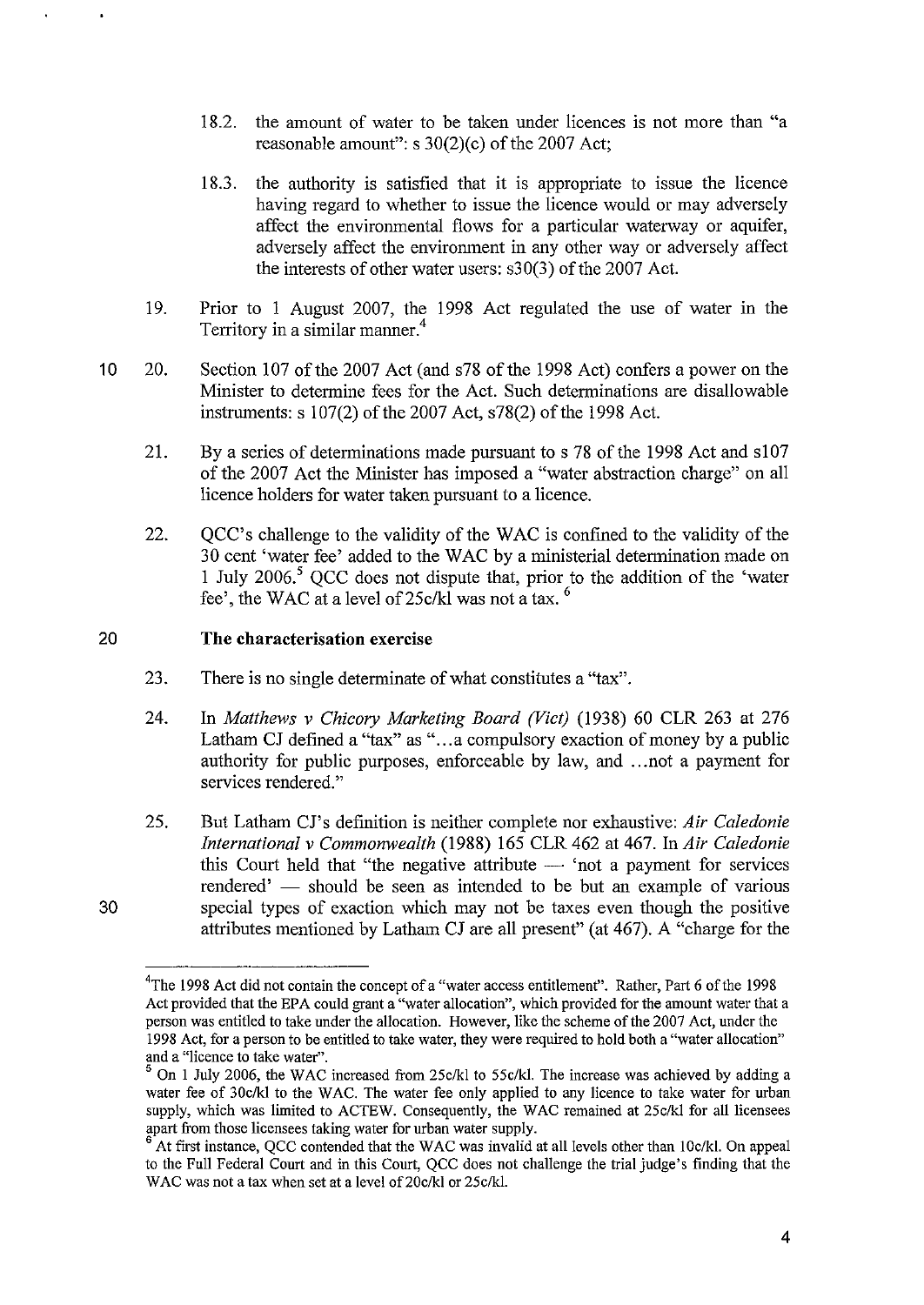acquisition or use of property" is another example of a "special type of exaction of money which is unlikely to be properly characterised as a tax notwithstanding that [it] exhibit[s] those positive attributes" referred to by Latham CJ (at 467).

26. However, the Court added in Air *Caledonie* at 467:

> *"On the other hand, a compulsory and enforceable exaction of money by a public authority for public purposes will not necessarily be precluded from being properly seen as a tax merely because it is described as a 'fee for services'.* If *the person required to pay the exaction is given no choice about whether or not he acquires the services and the amount of the exaction has no discernable relationship with the value of what is acquired, the circumstances may be such that the exaction is, at least to the extent that it exceeds that value, properly to be seen as a tax. "*

27. The nature of a "tax" was further considered in *Harper* v *Minister for Sea Fisheries* (1989) 168 CLR 314, where a prescribed fee payable to the Tasmanian Government to obtain a commercial abalone fishing licence was held to be of the same character as a charge for the acquisition of property and therefore not a tax for the purpose of s 90 of the Constitution. The State did not own, or at least did not own all of, the abalone taken pursuant to a licence. It was therefore difficult to characterise the charge as simply a fee for the acquisition of property. However, the Court was nevertheless prepared to treat the charge as another example of a "special type of exaction" that is not properly characterised as a tax on the basis that it was a fee for the privilege of exploiting a scarce natural resource. Mason CJ, Deane and Gaudron JJ stated at 325:

> " ... *the commercial licence fee is properly to be seen as the price exacted by the public, through its laws, for the appropriation of a limited public natural resource to the commercial exploitation of those who, by their own choice, acquire or retain commercial licences. So seen, the fee is the quid pro quo of the property which may lawfully be taken pursuant to the statutory right or privilege which a commercial licence confers upon its holder. It is not a tax. That being so, it is not a duty of excise. "*

- 28. The reasoning of Brennan J at 335-336 was to similar effect.
- 29. Dawson, Toohey and McHugh JJ, while agreeing with Brennan J, emphasised at 336 that the proper conclusion that the charge was not a tax flowed from all the circumstances of the case, the "most important" of which was "the fact that it is possible to discern a relationship between the amount paid and the value of the privilege conferred by the licence, namely, the right to acquire abalone...in specified quantities".
- 30. Drawing on the language of *Air Caledonie,* they went on to say at 336-337:

20

10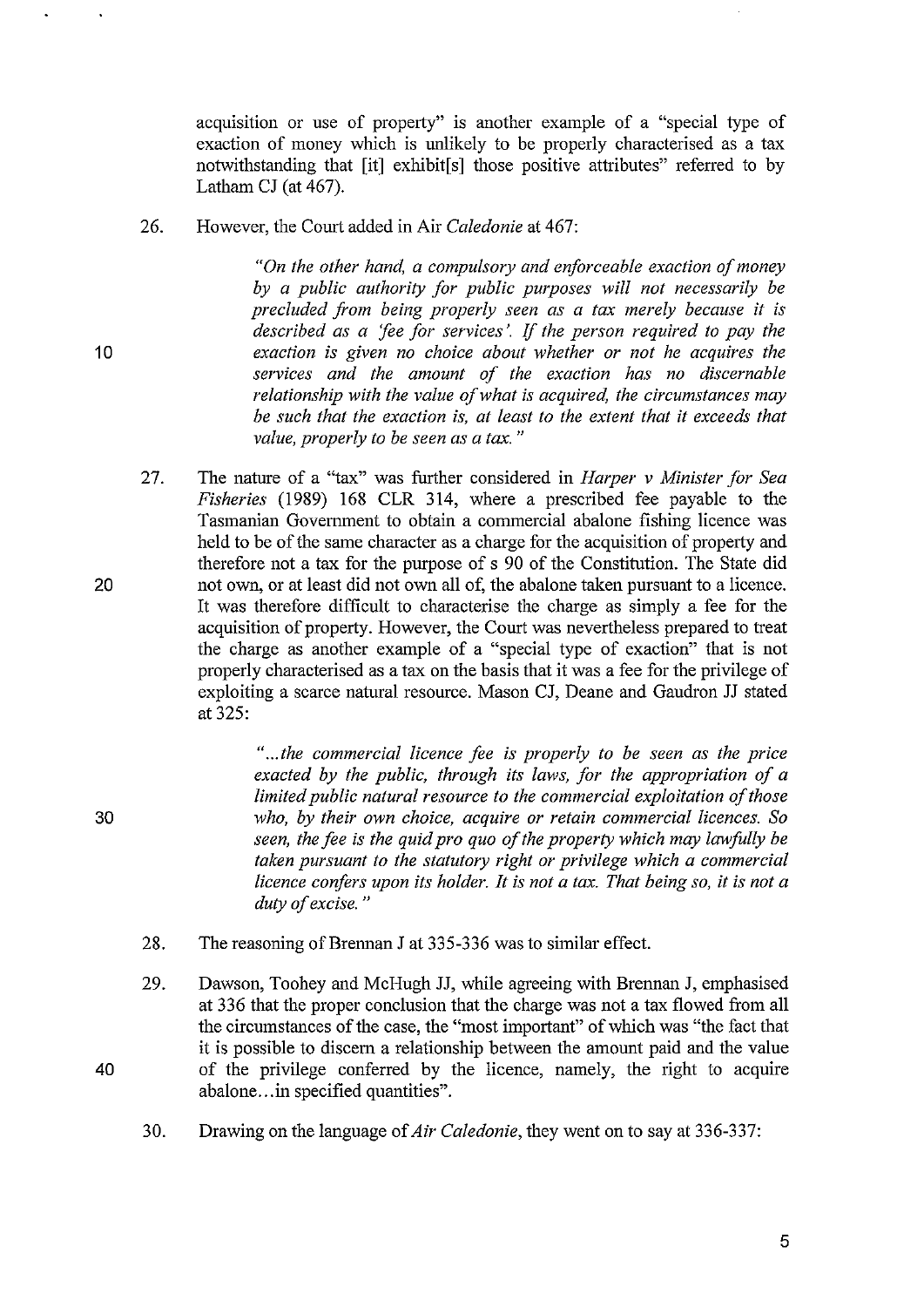" ... *the conclusion reached by Brennan* J *by no means carries with it the consequence that no exaction of money can constitute a tax* if *it is demanded for the purpose of conserving a public natural resource.* If *such an exaction otherwise exhibits the characteristics of a tax it will properly be seen as such. In particular,* if *the exaction "has no discernible relationship with the value of what is acquired, the circumstances may be such that the exaction is, at least to the extent that it exceeds that value, properly to be seen as a tax": Air Caledonie International* v *The Commonwealth* (1988) 165 *CLR* 462, *at 467.* 

- 10 31. There is no strict dichotomy between a "tax" and a "fee". It is a question of characterisation, having regard to all of the relevant circumstances. No one factor is determinative.
	- 32. QCC relies on three principal factors in asserting that the W AC (to the extent it exceeds 25c/kl) is properly characterised as a tax, each of which is addressed below:
		- 32.1. the revenue raising purpose of the water fee;
		- 32.2. the alleged absence of any discernible relationship between the amount of the WAC (to the extent it exceeds *25c/kl)* and the value of the water; and
- 20 32.3. the demand management purpose of the water fee.

#### **Revenue raising purpose not determinative**

- 33. QCC's submission (at [43]) that no attempt was made by the Territory to explain or justify the introduction of the 30 cent water fee is not correct.
- 34. Water taken for urban water supply accounts for around 95% of water taken from the Territory each year. That is, around 65 gigalitres of water taken from the Territory is taken for the purpose of urban water supply, compared with a combined amount of around 3 gigalitres only taken by all other parties licensed to take water for other purposes.<sup>7</sup>
- 30 35. The 30 cent water fee was introduced in pursuance of the "Think Water, Act Water" strategy ("the Strategy"), which is the ACT's long term water strategy for water management until 2050.<sup>8</sup> The Strategy specifically focuses on reducing per capita consumption of mains water (that is, water used for urban water supply), setting a target of a reduction in per capital consumption of mains water by 12 per cent by 2013 and 25 per cent by 2023.<sup>9</sup>
	- 36. In relation to current levels of usage of urban water supply, the Strategy concludes:

<sup>7</sup> Letter from Jon Stanhope, Chief Minister of the Territory and Treasurer, to Andrew Gordon dated 7 December 2006.

<sup>&</sup>lt;sup>8</sup> The Strategy, Volume 1 p 9<br><sup>9</sup> The Strategy, Volume 1 p 9

The Strategy, Volume 1 p 20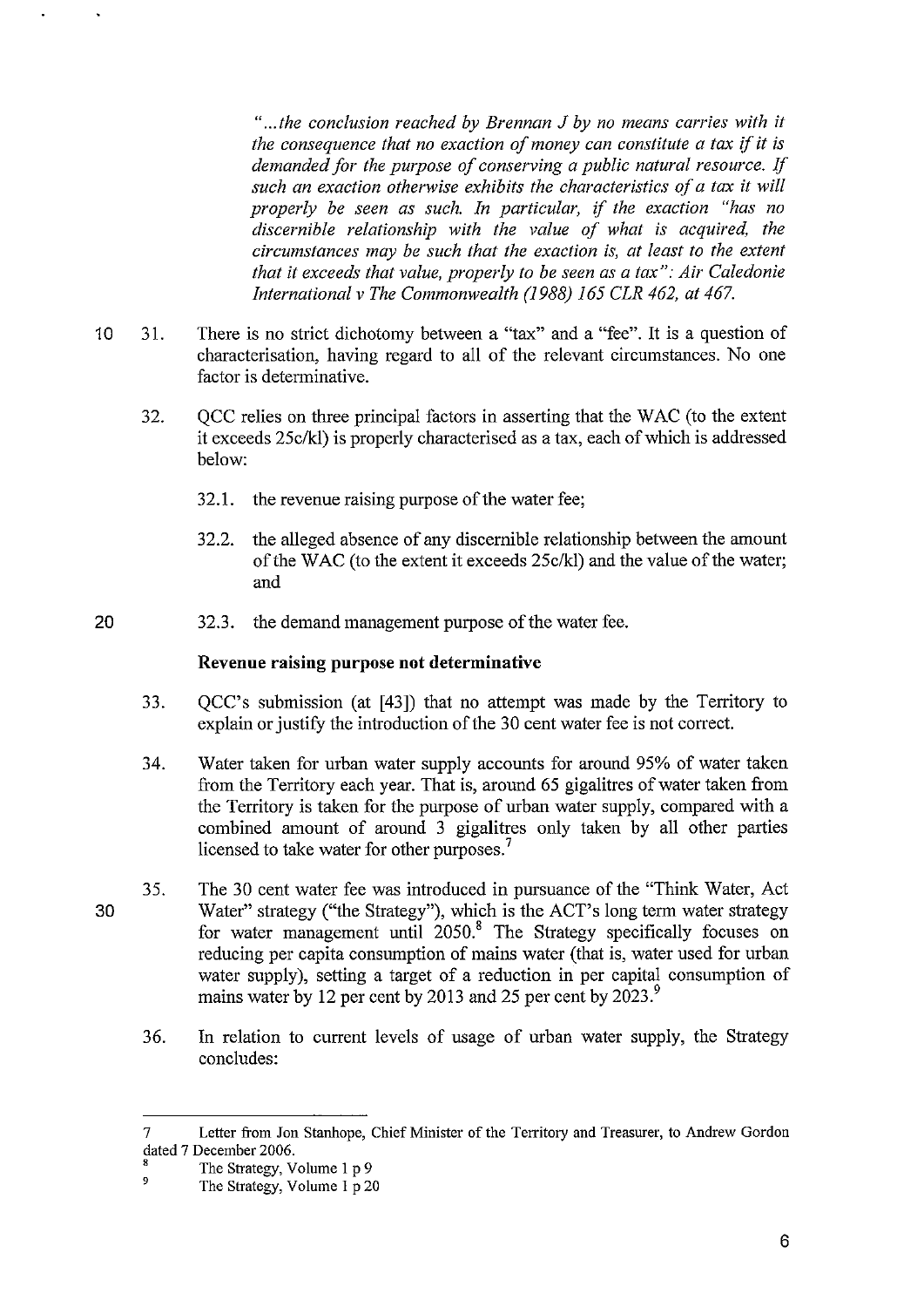*"At this current level of use. combined with population forecasts and climate-change issues, the ACT's water supply will come under increasing pressure. The issues around water supply have been worsened by the severity of the recent drought and the January 2003 bush fires in the water catchments.* ...

If *no action is taken now, based on the current population projections and per capita consumption, existing water supply infrastructure is expected to meet demand until we reach a population of about 405,000 people, anticipated around 2017. However, this expectation does not take uncertainties, such as reduced rainfall, reduced catchment yields as a result of bush fires, unexpected populations growth, or any future decision to extend cross-border water supply, into account.*<sup>"10</sup>

37. As the 2006-2007 Budget paper explained:

*"Water Fee* 

*The increase in the Water Abstraction Charge (WAC) to incorporate a water fee is to better reflect the value of water to the Territory. Water is a valuable resource, and prices need to encourage a more efficient use of this scarce resource. This initiative continues the Government's commitment to the Think Water, Act Water Strategy, which has afocus on reducing per capita consumption of mains water in the short term"* **.11** 

38. Similarly, in the 2006-2007 Budget Speech the Minister stated:

> *"Mr Speaker, the Government has set itself the target of reducing per capita potable water use by* 12 *per cent by 2013 and by* 25 *per cent by 2025. As a revenue measure and also as a device for moderating demand, a Water Fee of 30 cents per kilolitre will be incorporated into the Water Abstraction Charge.*

> *As well as providing the Government with a return on a valuable resource, this initiative will help us to manage the demand for water. It will raise revenue of around \$14 million a year.* "<sup>12</sup>

39. Similarly, in the Explanatory Statement accompanying the **I July** 2006 determination to increase the WAC to *55c/kl* by the addition of the 30c water fee the Chief Minister said:

> *"The fee under section* 35 *for licence holders licensed to take water for the purposes of urban water supply will be changed to reflect the Government's introduction of a water fee to be incorporated in to the Water Abstraction Charge (WAC), which will be increased from 25*

20

**10** 

<sup>10</sup>  The Strategy, Volume 1 p 22

<sup>11</sup>  12 (ACT) Budget paper  $-$  (2006-2007) No 3 – Revenue and Forward Estimates

ACT Budget Paper No. 1 - 2006-2007 Budget Speech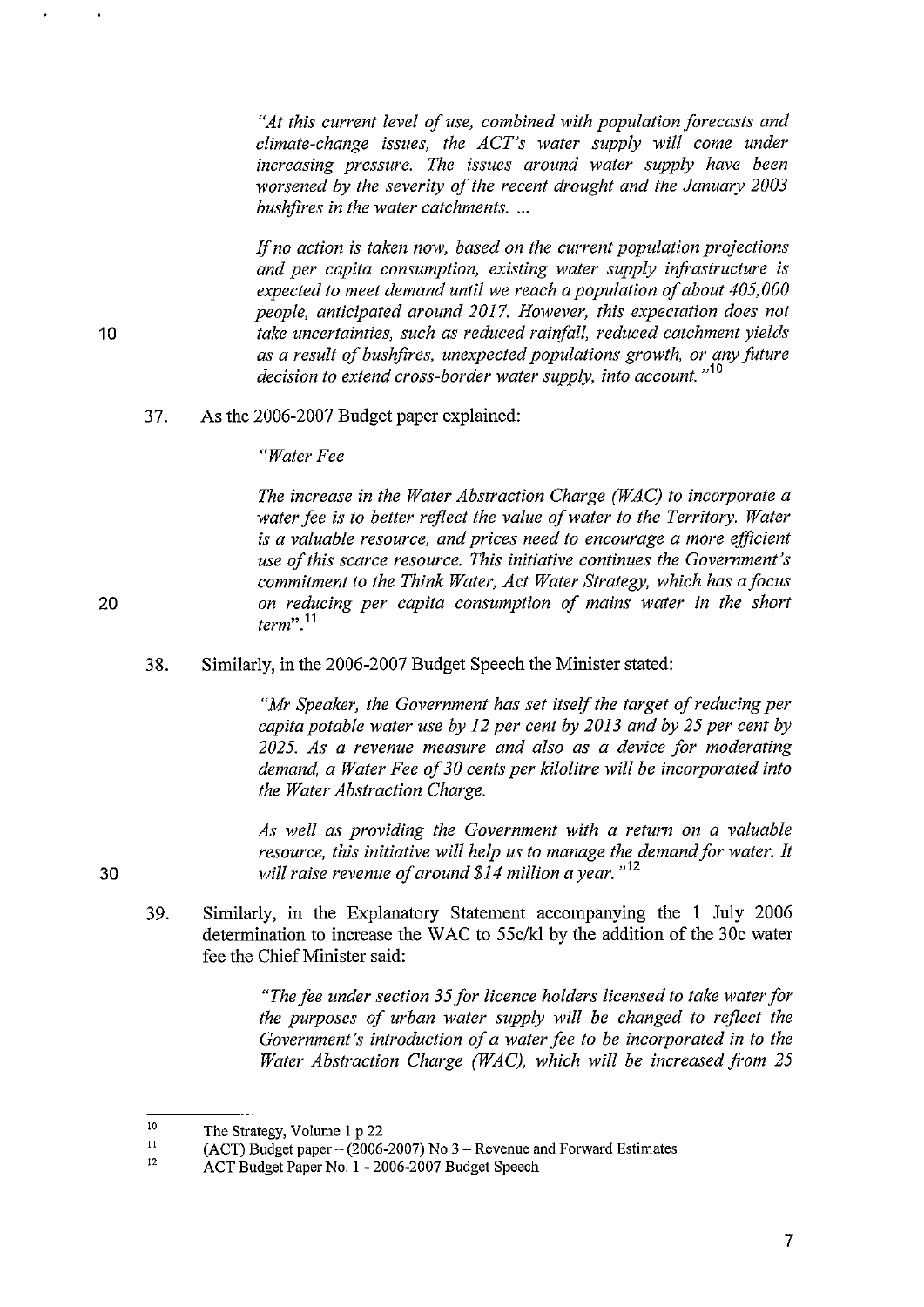*cents per kilolitre to* 55 *cents per kilolitre. Currently ACTEW is the only such licensee.* 

*This increase in the WAC represents the decision of Government to charge a price for water that more folly reflects its true economic value. This value presents an appropriate price for a scare resource and is likely to achieve a more economically sustainable approach to water consumption within the Territory. "* 

- 40. Before the Full Federal Court, Senior Counsel for the QCC accepted that the statement that the increase in the WAC was to "more fully reflect [the] true economic value" of the water provided for urban water supply by the ACT was a genuine assessment by the ACT govermnent: see Keane CJ at [34]; Transcript 24/5/10 at p 9.5-10.
	- 41. The fact that the 30 cent water fee was introduced, in part, as a revenue raising measure to provide the Government with a return on a valuable resource does not require the conclusion that the water fee is properly characterised as a tax: Keane CJ at [52]-[53].
	- 42. An objective of revenue raising is not a universal determinant of a tax: *Airservices Australia* v *Canadian Airlines International Ltd* (1999) 202 CLR 133 at 178 per Gleeson CJ and Kirby J.
- 20 43. In *Airservices* at [374] Gummow J said that "the character of the provisions of the Act in question is to be determined by their operation, not by whether they were made with an objective which might be the raising of revenue." The mere fact that a "fee for service" may have an economic effect equivalent to that of a tax is not determinative or even relevant: *Airservices* at [89] per Gleeson CJ and Kirby J. Similarly, a charge is not characterised as a tax merely because it includes a reasonable profit margin: *Airservices* at [72] per Gleeson CJ and Kirby J and [317]-[318] per McHugh J. Further, the fact that a payment is deposited into consolidated revenue does not prevent it from being a "fee for services" or a fee for the acquisition of goods: e.g. *General*  30 *Practitioners Society* v *The Commonwealth* (1980) 145 CLR 532 at 562.
	- 44. Any levy reflects an intention to raise revenue: Buchanan J at [109]. The presence or absence of a revenue raising purpose *may* be a significant factor in determining whether a charge is properly characterised as a tax but its significance depends on all of the circumstances. In the present circumstances, it is difficult to see how an objective of revenue raising can be a significant factor in determining whether a charge is properly characterised as a tax when a Govermnent is selling a valuable and scarce natural resource that it effectively owns or controls. The 'revenue' is properly characterised as the consideration paid for the acquisition of the good.
- 40 45. As QCC accepts (at [52]) the significance of a revenue raising purpose is "intimately tied" to the "discernible relationship to value" issue. The Territory submits that "issue" has no application to the WAC.

#### **No requirement to show discernible relationship with value**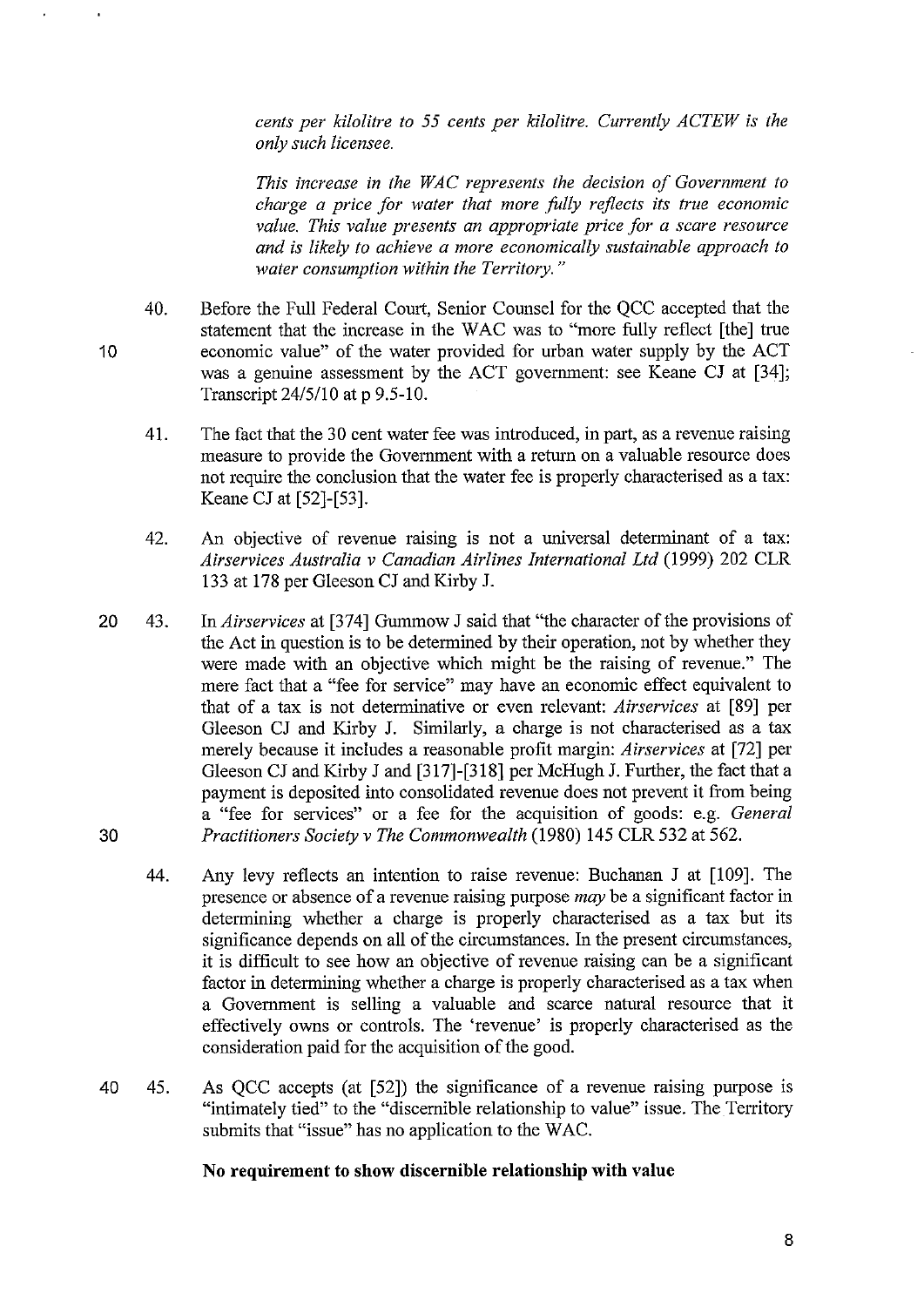- 46. Where a Government imposes a charge for the acquisition of property that it effectively owns or controls, it is not necessary to establish that there is a discernible relationship between the amount of the charge and the value of the property acquired in order to avoid the charge being characterised as a tax.
- 47. As Sir Maurice Byers QC submitted in *Harper* v. *Minister for Sea Fisheries*  (1989) 168 CLR314 at 321:

*"A levy related to the extraction of a resource in which the Crown has an interest in the nature of ownership* is *a royalty and not an excise. "* 

- 48. That submission is directly applicable here. The WAC is a royalty or is in the nature of the royalty. It is therefore not a tax and cannot be an excise: *Harper; Stanton* v *Federal Commissioner of Taxation* (1955) 92 CLR 630 at 640-641.
	- 49. Consequently, there is no constitutional limit imposed by s 90 on the amount that can be charged by the Territory for the acquisition of water that it owns and controls. The Territory can charge "a monopoly price" for its water resources with the intent of raising revenue and/or managing demand or restricting supply without infringing s 90.
	- 50. Section 90 is not intended to operate as a surrogate constraint on commercial conduct of the kind found in Part 4 of the *Competition and Consumer Act 2010.*
- 20 51. That does not mean that the fee required to be paid to the Territory for the acquisition of its water is uncontrolled. It simply means that there are more appropriate controls than s 90 of the Constitution, principally the ballot box (noting that the impact on ultimate consumers of the cost of potable water in the ACT and Queanbeyan will be the same).
	- 52. As far as the Territory is aware, it has never previously been suggested that a Government imposes a duty of excise by charging a price for the acquisition of goods that it effectively owns or controls. The rationale for s 90 has no application in such circumstances. The sale by the Government for "a monopoly price" of a scarce natural resource that it owns or controls is different from a Government imposing a charge on goods owned or controlled by somebody else in which it otherwise has no proprietary interest.
	- 53. The Territory submits that this is because it has never been doubted that a charge for the acquisition of goods owned or controlled by the Government is not a tax and the task of properly characterising such a charge is relatively straightforward.
	- 54. If the law were otherwise, one might expect to find numerous cases challenging the validity of royalties payable to the Crown in respect of natural resources such as minerals, timbers and hydrocarbons on the basis that such charges, although described as 'royalties', are in fact "excises" contrary to s 90 of the Constitution because there is no discernible relationship between the 'royalty' and the value of what is acquired. To the Territory's knowledge, there are no such cases: cf Keane CJ at [73].

10

30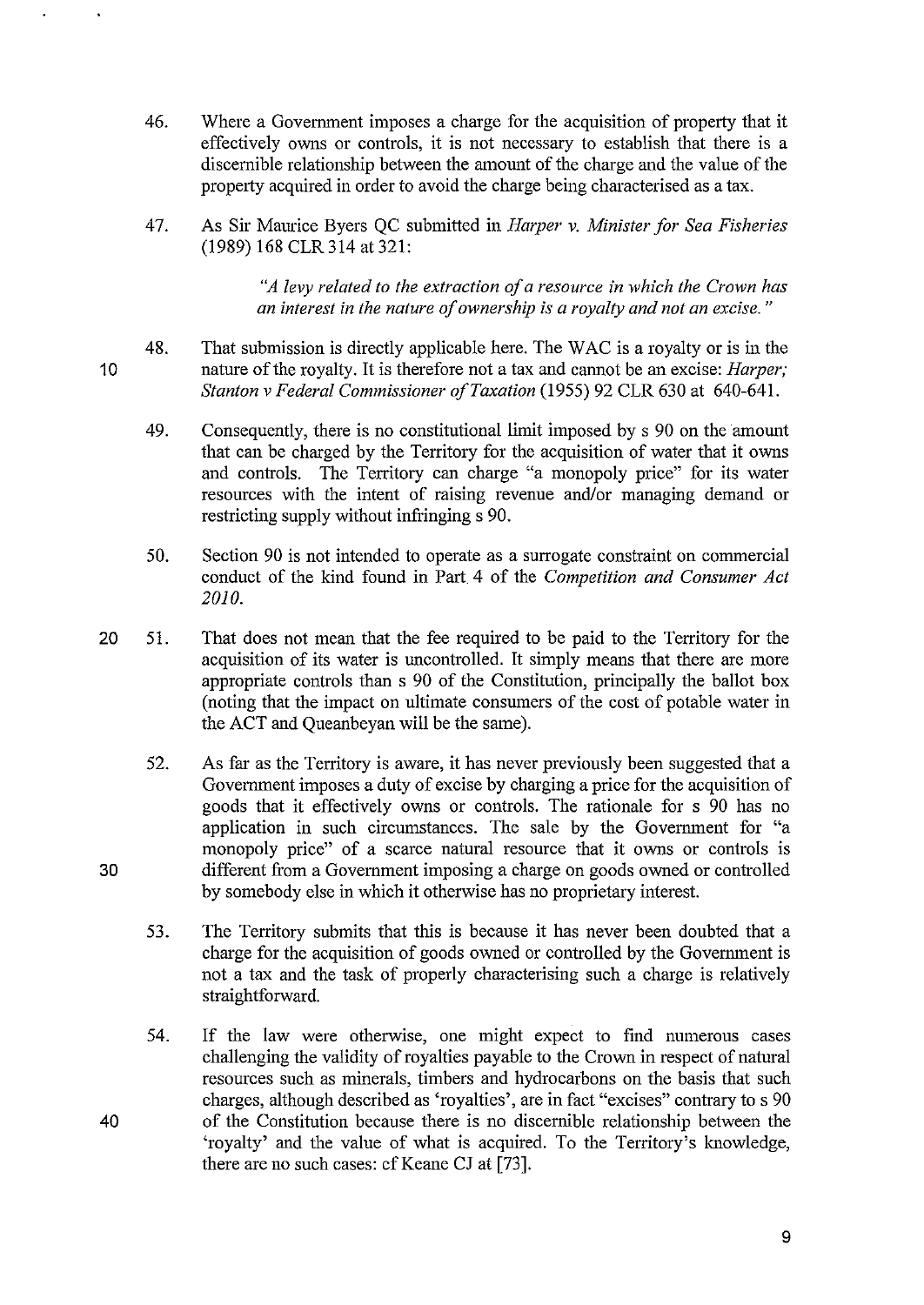- 55. Prior to *Harper* (which is discussed in detail below), the application of the 'no discernible relationship with value' test was confined to those cases where a charge is described as a "fee for services".<sup>13</sup> The purpose of the test is to establish that a particular identified service has in fact been provided to the person required to pay the charge. Those cases should not be applied inflexibly to the characterisation of a fee for the acquisition of a scarce natnral resource effectively owned or controlled by the Government. There is a distinction between goods and services, having regard to the tangible natnre of the former.
- 10 56. In *Air Caledonie,* the High Court observed at 469:

*"In one sense, all taxes exacted by a national government and paid into national revenue can be described as "fees for services* ". *They are the fees which the resident or visitor is required to pay as the quid pro quo for the totality of benefits and services which he receives from governmental sources. It is, however, clear that the phrase "fees for services' in* s 53 *of the Constitutional cannot be read in that general impersonal sense. Read in context, the reference to "fees for services" in* s 53 *should* ... *be read as referring to a fee or charge exacted for particular identified services provided or rendered individually to, or at the required or direction of, the particular person required to make the payment. "* 

- 57. The requirement that some particular identified service must be provided to a person required to pay a charge described as a 'fee for services' in order to prevent the charge being characterised as a tax, means that the proper characterisation of a 'fee for services' involves considerations that do not arise when a charge is imposed as the quid pro quo for the acquisition of a tangible good effectively owned or controlled by the Government.
- 30 58. In particular, where a charge is described as a 'fee for services', it may be necessary to show that there is some relationship between the amount charged and the services provided to the person required to pay the charge. It has been held in a number of cases that a particular charge or exaction described as a 'fee for services' could not be so regarded because no service was provided to the person required to make the payment or because there was a colourable attempt to represent that the exaction was in consideration for 'services': *Parton* v *Milk Board (Vict)* (1949) 80 CLR 229; *Swift Australian Co (Pty) Ltd*  v *Boyd-Parkinson* (1962) 108 CLR 189; *Logan Downs Ply Ltd* v *Queensland*  (1977) 137 CLR 59.
	- 59. The passage in *Air Caledonie* relied on by QCC (at [54) does not support its submission that it is necessary to establish a "discernible relationship with value" to avoid the WAC being characterised as a tax. The Court's observations in that case are expressly confined to "fees for service".

20

<sup>&</sup>lt;sup>13</sup> The term "fees for services" derives from s 53 of the Constitution, which relevantly provides that a " ... proposed law shall not be taken to ... impose taxation, by reason only of its containing provisions for the imposition ... of fees for services under the proposed law".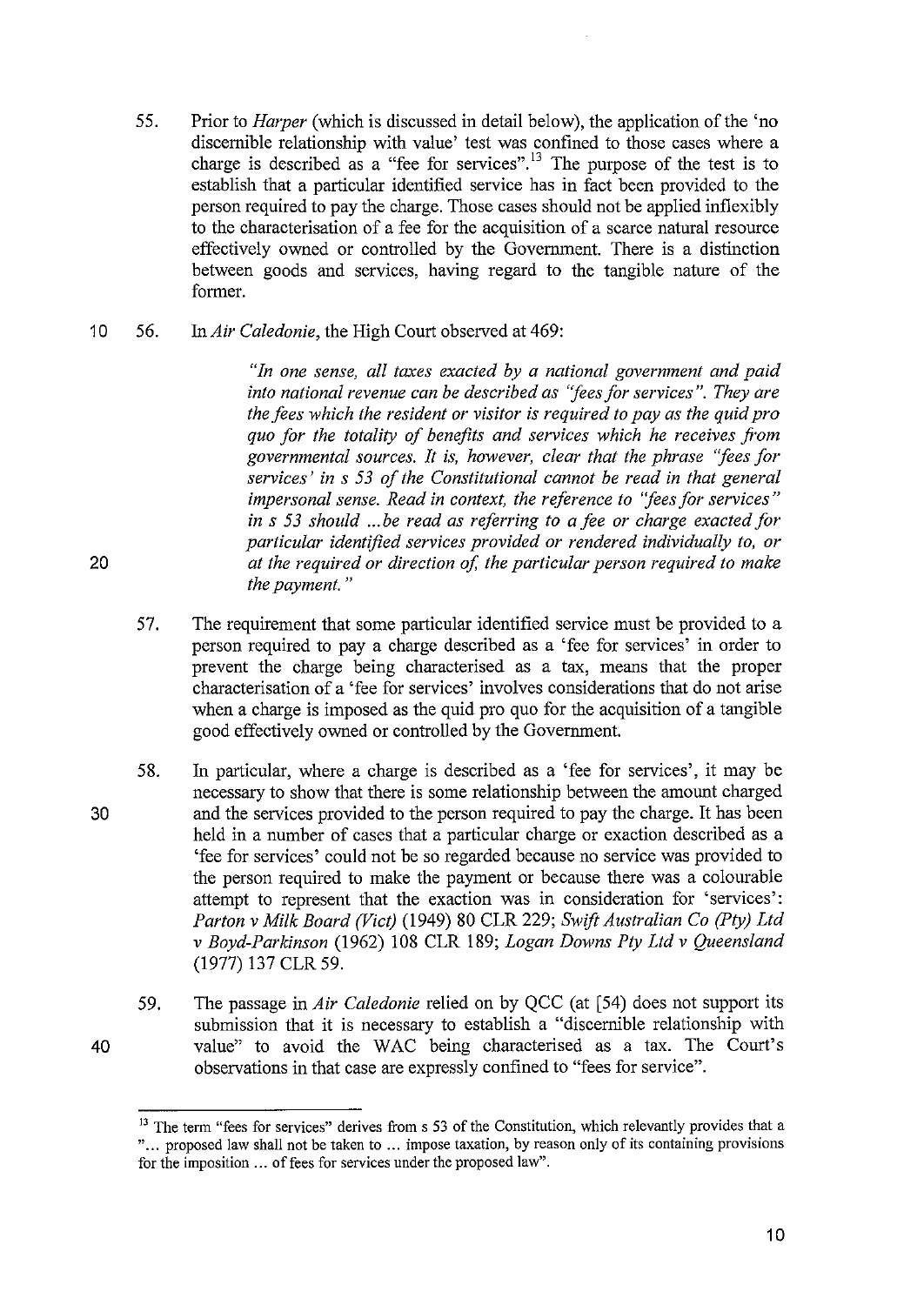- 60. In *Harper*, this Court held that a prescribed fee payable to the Tasmanian Government to obtain a commercial abalone fishing licence was of the same character as a charge for the acquisition of property and therefore did not constitute a tax for the purpose of s 90 of the Constitution. Four members of this court held, without qualification, that the exaction was not a tax because it was a charge for the acquisition of a right akin to property (Justice Brennan at 335-6) or the quid pro quo for the property which was lawfully able to be taken under a statutory right or privilege (Mason CJ, Deane and Gaudron JJ (at 325)). Once their Honours had determined that the fee for the acquisition of a commercial abalone licence was of the same character as a charge for the acquisition of property, the conclusion immediately followed that "it is not a tax". Their Honours did not think it necessary to examine or even refer to the quantum of the charge at all. Justices Dawson, Toohey and McHugh agreed with Brennan J but added a "connnent" at 336-337 heavily relied on by QCC that, in such a case, it is necessary to establish a discernible relationship with value. Whatever the status of that "comment" it is not part of the ratio of the other four Justices who, at least on this issue, form the majority.
- 61. The other authority relied on by QCC (at [56], [57]), *Airservices,* was a case concerning the proper characterisation of charge said to be a fee for service. The relevant charge was levied under s 67 of the *Civil Aviation Act 1988*  (Cth), which section required the charge to be "reasonably related to the expenses incurred or to be incurred by the Authority in relation to the matters to which the charge relates". The Court's analysis in that case is to be understood in the particular statutory context in which it arose (see Keane CJ at [69]).
	- 62. There is no binding authority of this Court, or long established and considered dicta, to the effect that the "no discernible relationship with value" test articulated in *Air Caledonie* applies to a charge for the acquisition or use of property (see *Farah Constructions Pty Ltd* v *Say-Dee Pty Ltd* (2007) 230 CLR 89 at 150-151 [134] per the Court; Perram J at [191]). Keane CJ was correct and did not exceed the proper role of an intermediate appellate court to find that there was no such requirement (see QCC's submissions at [58]).

## In any event, there is not an absence of any discernible relationship between the amount of the WAC and the value of water

- 63. In any event, even if a test of "absence of any discernible relationship with value" does apply (which is denied), Keane CJ (at [89], Stone J ([175]) and the primary judge (at [120], [124]) were correct to find that there is not an "absence of any discernible relationship with value" between the amount of the W AC and the value of water as a scarce resource (Perram J, in dissent, making no fmding on this issue: see [198]).
- 64. The critical question posited by the passage in *Air Caledonie* at 467 is whether there is an absence of any relationship between the charge and the value of the commodity or service in question: see Stone J at [174]; Buchanan J at [88]. There is no requirement for the ACT to positively establish that there is a discernible relationship between the quantum of the W AC and the value of what is acquired by the person required to pay the charge. All that is required

30

20

10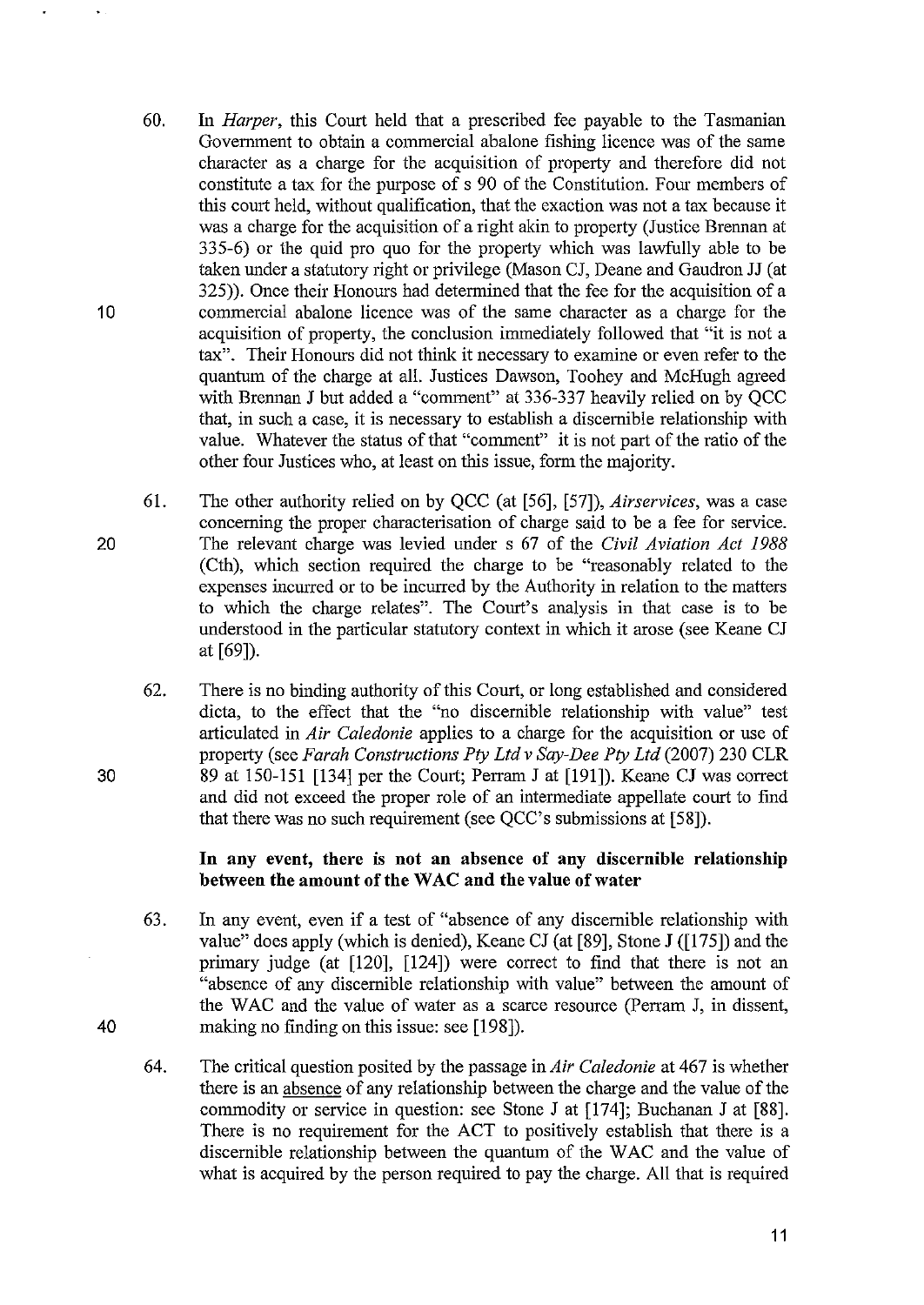is for the Court to be satisfied that there is not an absence of any discernible relationship with the value of the water acquired as the quid pro quo for payment of the WAC.

- 65. The formulation "absence of any discernible relationship with value" imposes a very low threshold (see Keane CJ at [72], Stone J at [174], primary judge at [88]). As *Harper* demonstrates, "the most exiguous relationship will do to exclude the conclusion that there is 'no discernible relationship'" (Keane CJ at [72]).
- 10 66. The fee is not required to represent "good value" for the return under the licence. Nor is the relationship between the amount of the fee and the value of the good required to be "fair", "equitable" or "reasonable" (cf the statutory requirement that a charge be "reasonably related" to the service provided considered in *Airservices).* 
	- 67. Further, for a relationship to be 'indiscernible', it must be impossible for the Court to see or perceive any kind of relationship at all. It is an impressionistic test, not a precise one. It is not necessary for the Court to embark on the kind of close analysis that may be required if the Court had to positively identifY both that a relationship with value exists and that it is a "reasonable" one. Significantly, in *Airservices,* McHugh J described the positive requirement in s 67 of the Civil Aviation Act that the amount or rate of a charge "be reasonably related to the expenses incurred ... in relation to the matters to which the charge relates" as "a rather low threshold" (at p 220, [245]). The 'no discernible relationship' threshold is lower still than that particular statutory mandate. What must be perceived is that no relationship of any kind exists at all. If any connection or association can be seen between the charge and the value of what is acquired by the person required to pay the charge, the test is not made out.
		- 68. The cases illustrate that whether there is "no discernible relationship with value" is a broad brush test that is to be approached impressionistically.
- 30 69. In *Marsh* v *Shire ofSerpentine-Jarrahdale* (1966) 120 CLR 572 at 581, *Swift Australian Co (Pty) Ltd* v *Boyd Parkinson* (1962) 108 CLR 189 at 201, *Logan Downs Pty Ltd* v *Queensland* (1977) 137 CLR 59 and *Air Caledonie,* it was held to be apparent simply by looking at the terms of the legislation that there was no relationship between the amount charged and the service said to have been provided to the person required to pay the charge.
	- 70. In *General Practitioners Society* v *The Commonwealth* (1980) 145 CLR 532, the charge in question was assessed as being "nominal", without any particular reference to evidence. The Court simply compared the amount charged with the nature of the service said to have been provided and formed an impression as to the size of the charge and the possible value of such a service.
	- 71. In *Airservices,* this Court considered detailed expert evidence in relation to "Ramsay pricing" but that case is of little assistance on the issue here. The expert evidence in that case was directed to the express statutory requirement in s 67 of the Civil Aviation Act that the amount or rate of a charge "be

20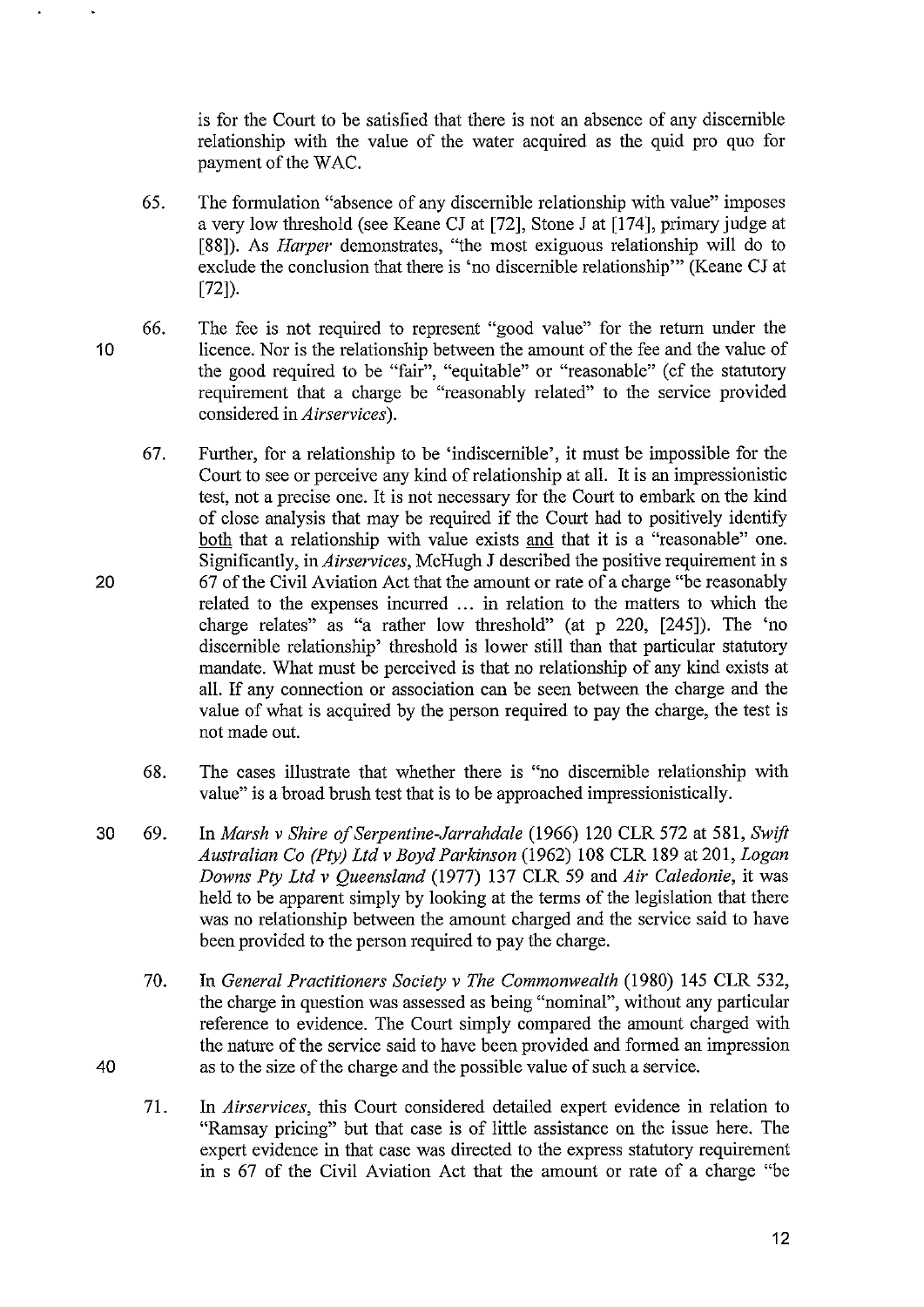reasonably related to the expenses incuned or to be incurred in relation to the matters to which the charge relates ... ". That is a different statutory context.

72. Perhaps the most telling analysis is in *Harper* itself. Justices Dawson, Toohey, and McHugh were the only Justices who referred to the issue. The sum total of their Honours' analysis of the existence of a discernible relationship with the value of what was acquired, which their Honours regarded as the "most important" factor, is as follows (at 336):

> *"Most important is the fact that it is possible to discern a relationship between the amount paid and the value of the privilege conferred by the licence, namely, the right to acquire abalone for commercial purposes in specified quantities. In discerning that relationship it is significant that abalone constitute a finite but renewable resource which cannot be subjected to unrestricted commercial exploitation without endangering its continued existence* ".

- 73. There is not an absence of any discernible relationship in the sense described above between the amount of the WAC and the value of water extracted by ACTEW.
- 74. First, Keane CJ was correct to hold that the exercise of monopoly power to charge what the market will bear does not mean that the price charged ceases to be recognisable as the price of what is being supplied, rather than an exaction having no discernible relationship to the acquisition (at [87]; see also primary judge at [120]).
	- 75. Secondly, as Keane CJ found (at [65], [75]), ACTEW is not under any legal obligation to take water from the ACT. On exercising a choice to do so, it becomes obligated to pay the WAC. To say that ACTEW is practically compelled to obtain water from the ACT because it would be uneconomic to obtain water from any other source merely highlights the fact that the WAC is not set at a level so high that it bears no discernible relationship to value (Keane CJ at [76]).
- 30 76. Thirdly, the value in question is not simply "economic value" (see primary judge at [120]). 'Value' is a broad concept. It is not limited to a narrow arithmetical or accounting-based notion of monetary worth. It imports a range of necessarily imprecise considerations including, in an appropriate case such as this, political, environmental and social considerations, not just economic ones.
	- 77. The notion of "value" in respect of a finite natural resource such as water:
		- 77.1. ought not merely take into account the value from the perspective of the acquirer of the scarce natural resource (who is likely to be focused on short-term considerations); but rather
- 40 77.2. must be analysed from the perspective of the polity vested with stewardship or control of the scarce natural resource. That value is necessarily not limited to short-term considerations, but will normally

10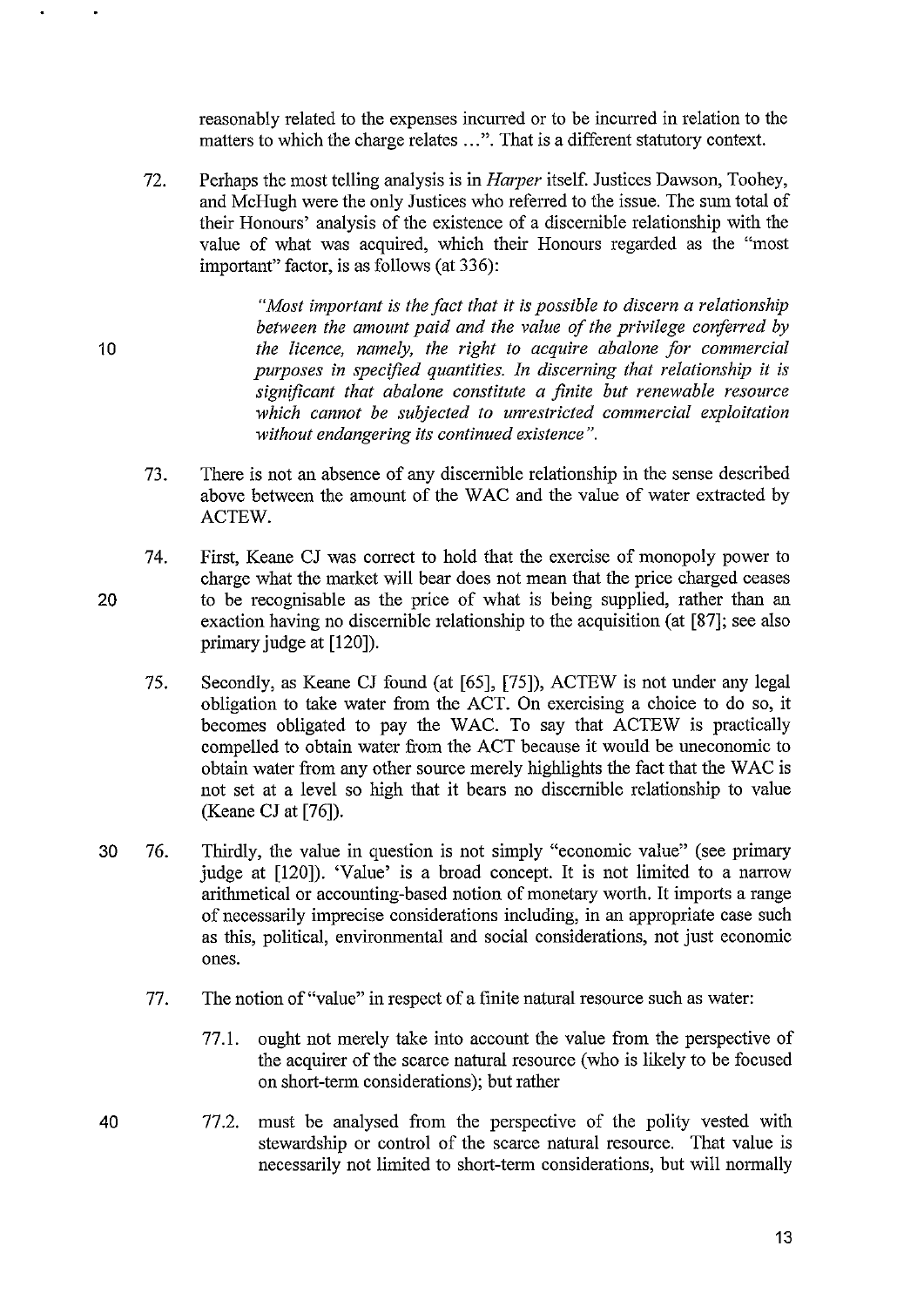encompass longer-term public considerations arising from its role as custodian of a resource which is finite and depletable, including by degradation.

78. The following observations by Hayne, Kiefel and Bell JJ in *ICM Agriculture* v *Commonwealth (2009) 240 CLR 140* at [90], while general in terms and expressed in the context of s 51(xxxi), have a resonance in approaching the present s 90 question:

> *"In Australia, water and rights to use water are of critical importance, not just to those who are immediately interested in particular water rights, but to society as a whole. Governments have wrestled with the problems presented by Australia's limited water resources since well before federation. The determinative issue in this case is constitutional. That issue neither requires nor permits consideration of any of the large and difficUlt policy questions that may lie behind the legislative and executive acts which give rise to this proceeding".*

- 79. The question whether the ACT, in the public interest, should attribute a scarcity value to water, and if so at what level, is a question of government policy which is far removed from the legitimate concerns of a Court: Keane CJ at [91], Stone J at [175], primary judge at [92].
- 20 so. The effect of QCC's submissions is that "value" is limited to economic value, assessed in a restrictive fashion. QCC identifies two reasons why it says this Court should find that there is no discernible relationship between the quantum of the WAC (to the extent it exceeds *25c/kl)* and the value of water acquired. It submits that the "value" of water in 2006 should be assessed as being limited to either:
	- SO.l. equivalent to the "market price downstream", that is, the price that the Territory could have obtained for its water if it had sold the water to irrigators in the nearest downstream market (being the market regulated by the Murrumbidgee Regulated River Water Sharing Plan 2003 (NSW)) rather than to ACTEW; or
	- SO.2. equivalent to the amount of the WAC determined by the ICRC in 2003, that is 25 cents per kilolitre.
	- SI. Both submissions should be rejected for the following reasons.
	- *(a) Market value of water*
	- S2. Insofar as QCC seeks to rely upon the "market value" of the Territory'S water if sold downstream in the Murrumbidgee market, that submission is based entirely on material not admitted into evidence (see further [90]-[92] below).
	- 83. Further, contrary to the assertion by QCC at [S4], neither the ICRC or the ACT's expert, Professor Grafton, relied upon evidence of market value in the nearest downstream market "as a suitable proxy" for the value of water in the ACT.

10

30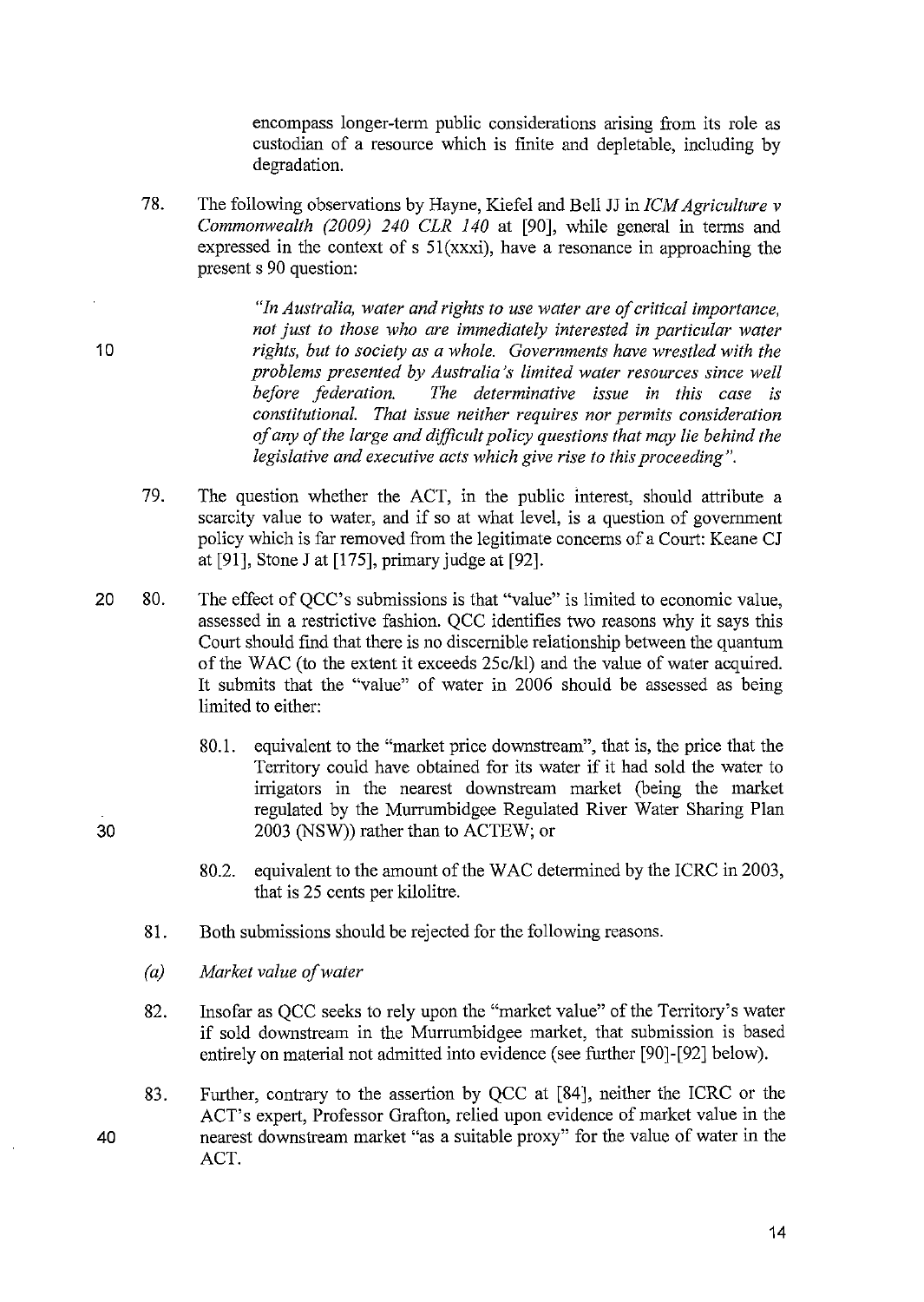- 84. Professor Grafton and the ICRC both used the price paid by irrigators for untreated river water in the nearest downstream market (being the market regulated by the Murrumbidgee Regulated River Water Sharing Plan 2003 (NSW)) to calculate the external costs of water consumption imposed on downstream users, that is, the "opportunity cost" to water users downstream. Both Professor Grafton and the ICRC considered that this "opportunity cost" was one factor only, amongst others, to be taken into account in calculating the value of water. Neither Professor Grafton nor the ICRC expressed the view that the irrigation water market in the Murrumbidgee is "analogous" to the market for urban potable water in the ACT or "related" to it in any way other than geographically, as the nearest downstream market (cf  $OCC$ 's submissions at [74]).
- 85. The downstream Murrumbidgee market does not provide a "proxy" for the market value of water in the ACT. As Keane CJ correctly observed, it is common ground that there is no current competitor with the ACT for the supply of potable water in the market which it dominates as a monopolist (at [92]).
- 86. In any event, QCC's reliance on what is claimed to be evidence of the market value of the water in an analogous market is misconceived because, inter alia, it fails to bring to account the breadth of issues which properly inform the "value" of water. That "value" falls to be determined by a wider range of considerations than mere "market value". To concentrate simply on the market price or price is to ignore the particular features of Government control of the use of water in Australia, as recently reaffirmed (in the s  $51(xxxi)$ ) context) in *fCM Agriculture* at [50]-[57] per French CJ, Gummow and Crennan JJ and [90] per Hayne, Kiefel and Bell JJ.
	- *(b) The 2003 fCRC report*
	- 87. Insofar as QCC seeks to rely upon the determination of the ICRC in 2003 that the WAC should be charged at a rate of 25 cents per kilolitre, it is important to note that the ICRC has no mandatory statutory role in relation to the W AC. Its involvement is at the behest of the Territory. The Territory is not confined to acting only on the advice of the ICRC as that body itself recognises (primary judge at [119]) and a "discernible relationship" does not require that the amount be set by an independent body (Stone J at [175]).
	- 88. In assessing whether the amount of the WAC bears no discernible relationship to the 'value' of urban water supply, the ACT Government should be permitted by the Constitution appropriate latitude in determining an appropriate price for a scarce resource, taking into account a range of policy considerations beyond mere cost and expense, including those considerations expressly or impliedly mandated by the 1998 and 2007 Acts. For example, the 'value' of the urban water supply includes considerations like the importance of ensuring that there is sufficient water to meet the reasonably foreseeable needs of future generations (s 3 of the Act) and the application of the precautionary principle. It would also include considerations of the kind set out in the Think Water, Act Water Strategy, which states that:

20

10

40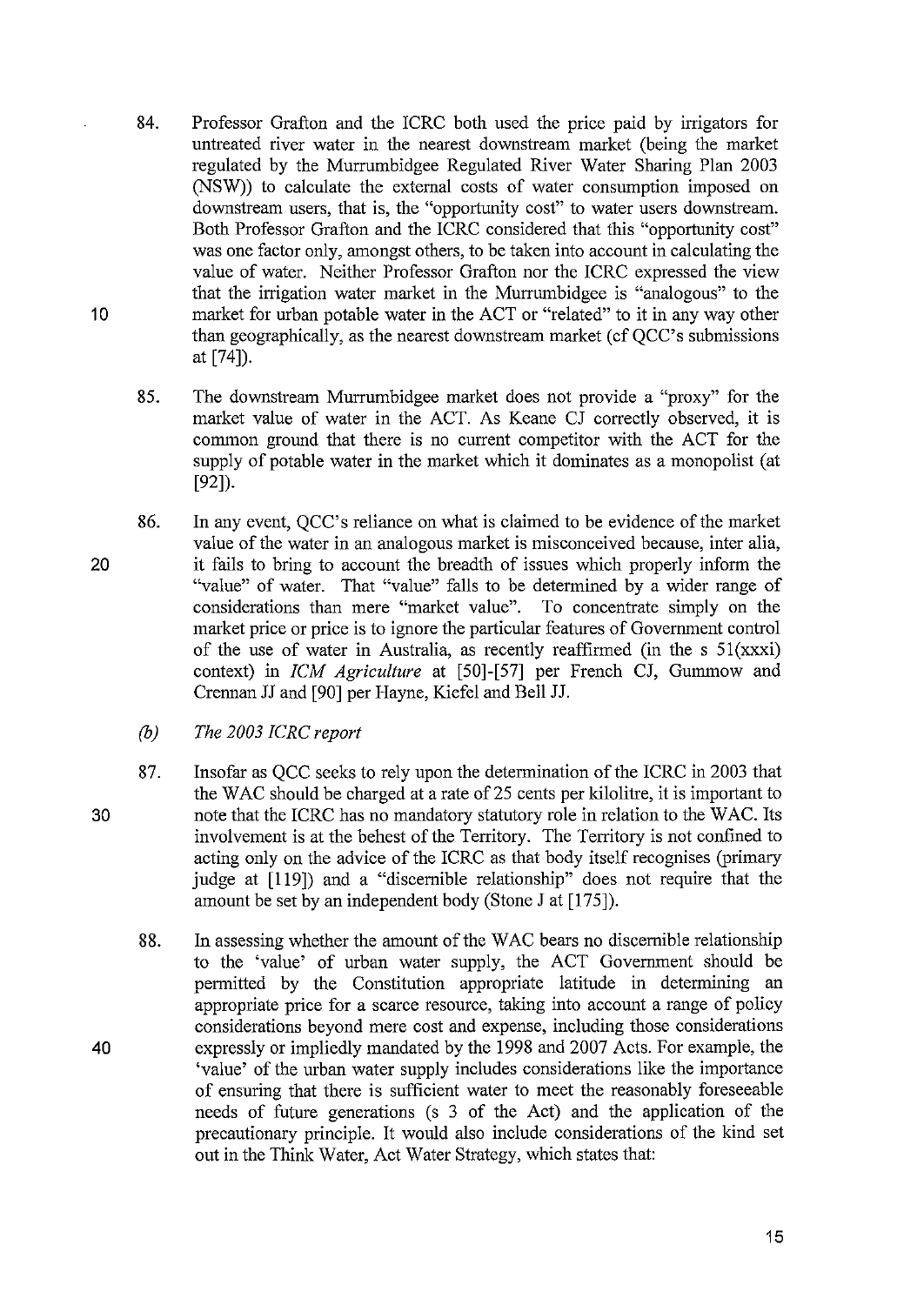*"How water resources are managed into the future is dependent upon a range of issues such as population growth, the legacy of the 2003 bushjires in the Cotter catchment, climate change and how the 'urban water cycle' is managed.* " <sup>14</sup>

89. The weighing of considerations of this kind is fundamentally a matter which the Constitution has left to government. Before the Full Federal Court Senior Counsel for the QCC accepted that the political judgment made by the ACT that the increase in the WAC was to more fully reflect the true value of the water was a judgment genuinely made by those proposing the exaction (Transcript 24/5/10 p 9.5-10). It is submitted that there would have to be a compelling reason for a Court to conclude that the Government has 'overvalued' such considerations and to substitute the Court's or the ICRC's own view as to their value.

# **Irrelevancy of the expert evidence**

- 90. At [18]-[20], [78]-[84], [97]-[105], QCC makes detailed submissions in relation to expert evidence. That evidence was not admitted in the proceedings (see primary judge at [93]). QCC unsuccessfully appeal that ruling (Keane CJ at [92], Stone J at [177]).
- 91. The Court should not entertain QCC's submissions in relation to the expert material. First, QCC has not sought to challenge that ruling in its notice of appeal. Secondly, even if the Court were to find that the expert evidence is relevant to the constitutional characterisation of the WAC, the Territory submits that the evidence should be remitted to the primary judge for consideration.
	- 92. However, for abundant caution (and to indicate the matters which would need to be considered by the primary judge), the Territory has addressed QCC's submissions in relation to the expert evidence in a separate annexure.

#### **Demand management**

- 93. At paragraph [96] of its submissions, QCC seeks to suggest that there is reason to doubt whether a genuine or significant purpose of the 30 cent water fee was to assist in the management of demand for water, despite this having been a stated justification for the water fee. The thrust of QCC's argument is that the imposition of a water fee is less effective than water restrictions in restricting demand (or so it says) and it is therefore unlikely that the Territory's claimed purpose of reducing demand for water through the introduction of the water fee is genuine.
	- 94. That submission should be rejected. It depends on expert opinion that was not admitted into evidence in the proceedings (see above). QCC made a similar submission at first instance. It is for this reason that the primary judge expressed the view that he did not think that the justification for the water fee

14 The Strategy, Volume I p 3

20

10

30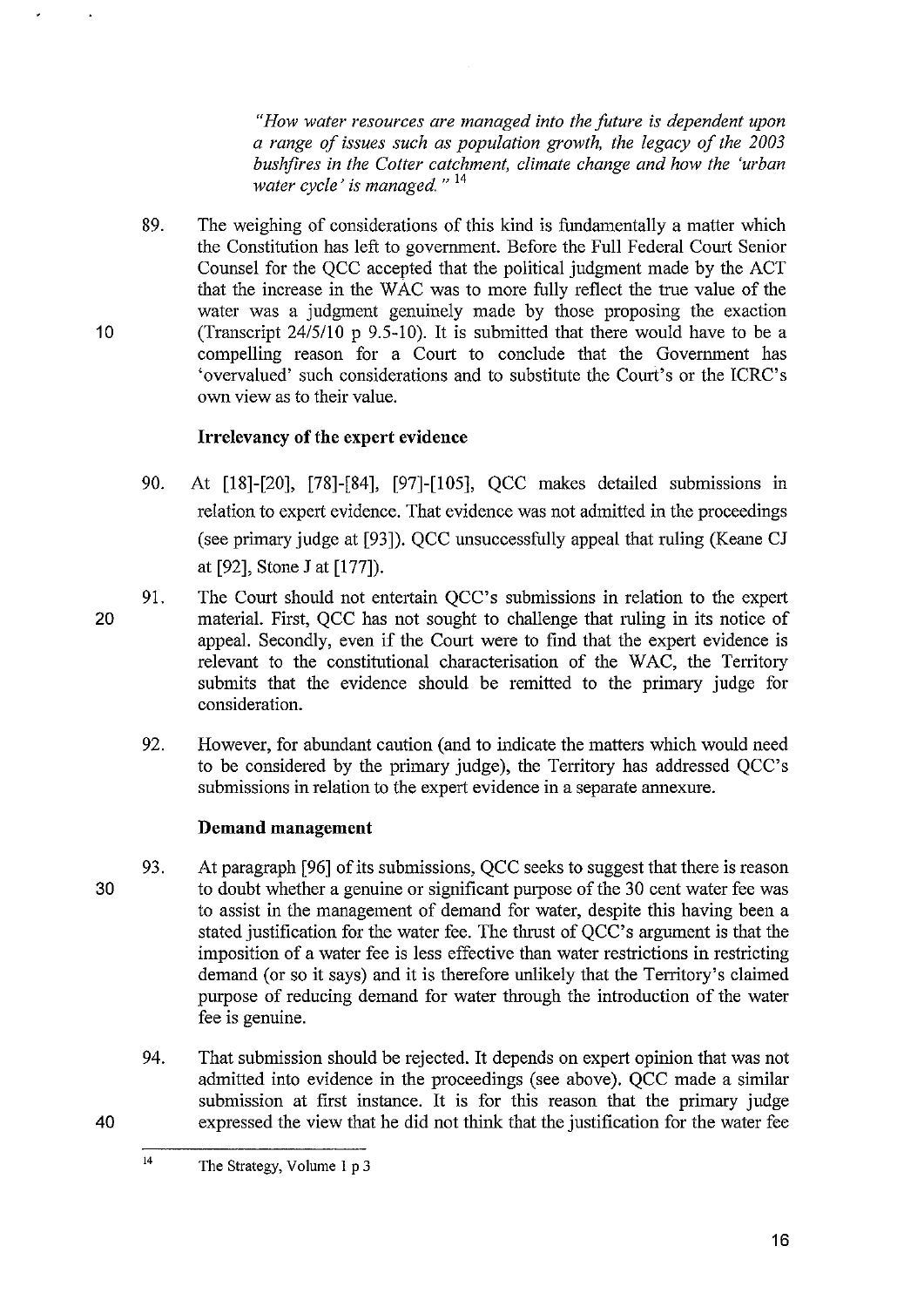was examinable on policy grounds and concluded: "There is nothing on the face of the explanation given to suggest that it ought not be accepted as genuine. There is nothing improbable about the proposition that price increases might serve the purpose of encouraging a moderation in demand" (at [123]). This Court should similarly decline OCC's invitation to examine the Territory's stated policy justification for the WAC.

- 95. QCC's ultimate contention at [95] is that the only constitutionally-effective tool the ACT has at its disposal to deal with water demand issues is water restrictions. The contention appears to be that the ACT, as the owner or controller of a scarce resource, is prevented by s 90 of the Constitution from incorporating demand-management principles when setting prices. Thus, QCC's position is that s 90 dictates which measure a State or Territory government may choose in seeking to influence demand for a finite natural resource it effectively owns or controls.
- 96. Insofar as a purpose of the W AC is to assist in the management of demand for water, the charge falls within the views expressed by Mason CJ, Deane and Gummow JJ in *Harper*, that is, it "is properly to be seen as the price exacted by the public, through its laws, for the appropriation of a limited public resource .. .It is not a tax" (at 325): see also primary judge at [121]-[124]. The WAC is the quid pro quo paid in return for the rights which ACTEW obtained under its licence to take water, being rights to appropriate a limited public natural resource.
- 97. Finally, QCC submits that the suggested purpose of restricting demand not only does not preclude the exaction from being a tax but strongly suggests that the exaction is an excise duty (QCC's submissions at [95]). This submission does not advance the sole issue in dispute between QCC and the Territory, namely whether the WAC (to the extent it exceeds 25c/kl) is a tax. The Territory accepts that if the WAC, or any part of it, is found to be a tax, it would follow that it is an excise.

#### 30 **If the** "water fee" is **an** excise, **the W** AC is **not** wholly invalid

- 98. QCC's appeal is confined to challenging the validity of the 30 c/kl "water fee" added to the WAC from 1 July 2006: [13]. However, at [21.2] QCC asserts that, should this Court find that the WAC imposed an excise from 1 July 2006, no W AC has been imposed on ACTEW since that date.
- 99. The Tenitory submits that if the Court finds that the WAC, to the extent it exceeds 25c/kl, is properly characterised as an excise, the Court is required by s 43 of the *Legislation Act* 2001 (ACT) to read down the relevant determination(s) in such a way as to be within power, that is, as if the invalid amount had not been added to the charge.<sup>15</sup>

10

IS See also ss 126, 132 Legislation Act 2001 (ACT); *Sportodds Systems Ply Ltd* v *State of New South Wales* (2003) 133 FCR 63 at [16]-[21]; *Harrington* v *Lowe* (1996) 190 CLR 311 at328; *Victoria* v *Commonwealth* (1995-1996) 187 *CLR* 416 at 502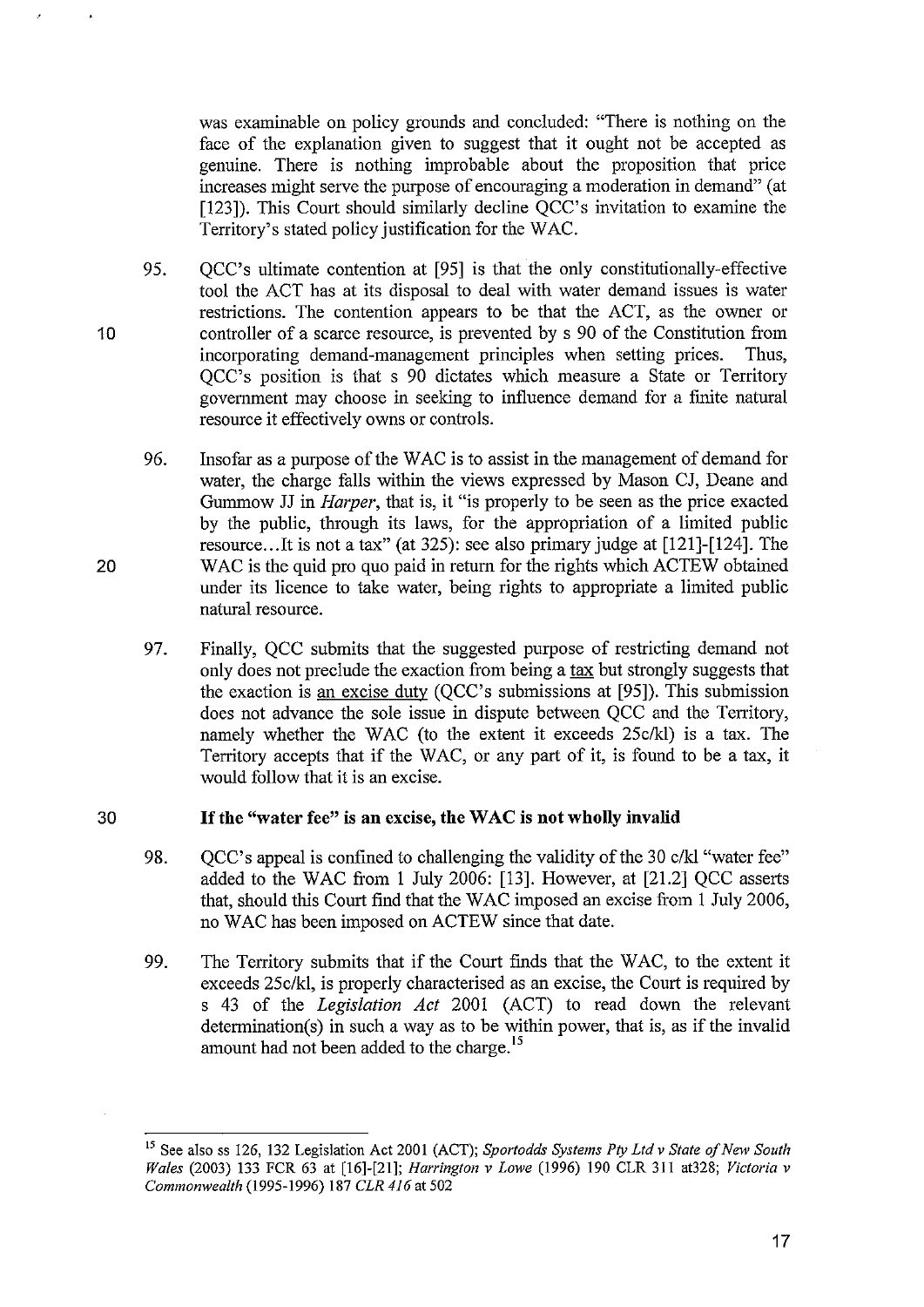## PART VII ARGUMENT ON NOTICE OF CONTENTION

- 100. Most of the issues raised by the Territory's notice of contention are dealt with in Part VI above. <sup>16</sup>
- 101. The Territory makes the following additional submission in support of grounds 1.3 and 1.4 of its notice of contention.

#### The WAC is a fee for a privilege and not a tax

- 102. The WAC may be characterized as the quid pro quo which is paid in return for the rights ACTEW obtains under its licences to take water, being rights to appropriate or take and make use of a limited public natural resource.
- 10 103. It is therefore on all fours with the charge found not to be a tax in *Harper:* see Mason CJ, Deane and Gaudron JJ at 325.

#### ACTEW was not under any legal or practical compulsion to acquire water only from the Territory

104. In *Air Caledonie* at 467 the Court said:

"If *the person required to pay the exaction is given no choice about whether or not he acquires the services and the amount of the exaction has no discernible relationship with the value of what is acquired, the circumstances may be such that the exaction is, at least to the extent that it exceeds that value, properly to be seen as a tax* " (emphasis 20 added).

- 105. It is submitted that the WAC is not a tax because ACTEW was not under any legal or practical compulsion to acquire water only from the ACT. ACTEW exercised a choice to obtain water from the Territory.
- 106. As Keane CJ correctly observed at [76] to say that there is a "practical compulsion" upon ACTEW to acquire ACT water because of the economic reality that the decision to acquire water from resources outside the ACT would not be economic is to recognise that the W AC is not so high that ultimate consumers would make a rational economic choice to acquire their potable water from other suppliers (or at least put pressure on ACTEW to do 30 so).

#### ANNEXURE A SUBMISSIONS ON EXPERT EVIDENCE

*a) Professor Grafton's evidence* 

107. Professor Grafton's evidence was to the effect that, having regard to the objective 'value' of water, the WAC ought to have been set at levels higher than as determined by the Minister because the WAC does not presently

<sup>&</sup>lt;sup>16</sup> In relation to grounds 1.1 and 1.2, see [10.1], [46]-[53], [59]; in relation to ground 1.3, see [10.2], [59].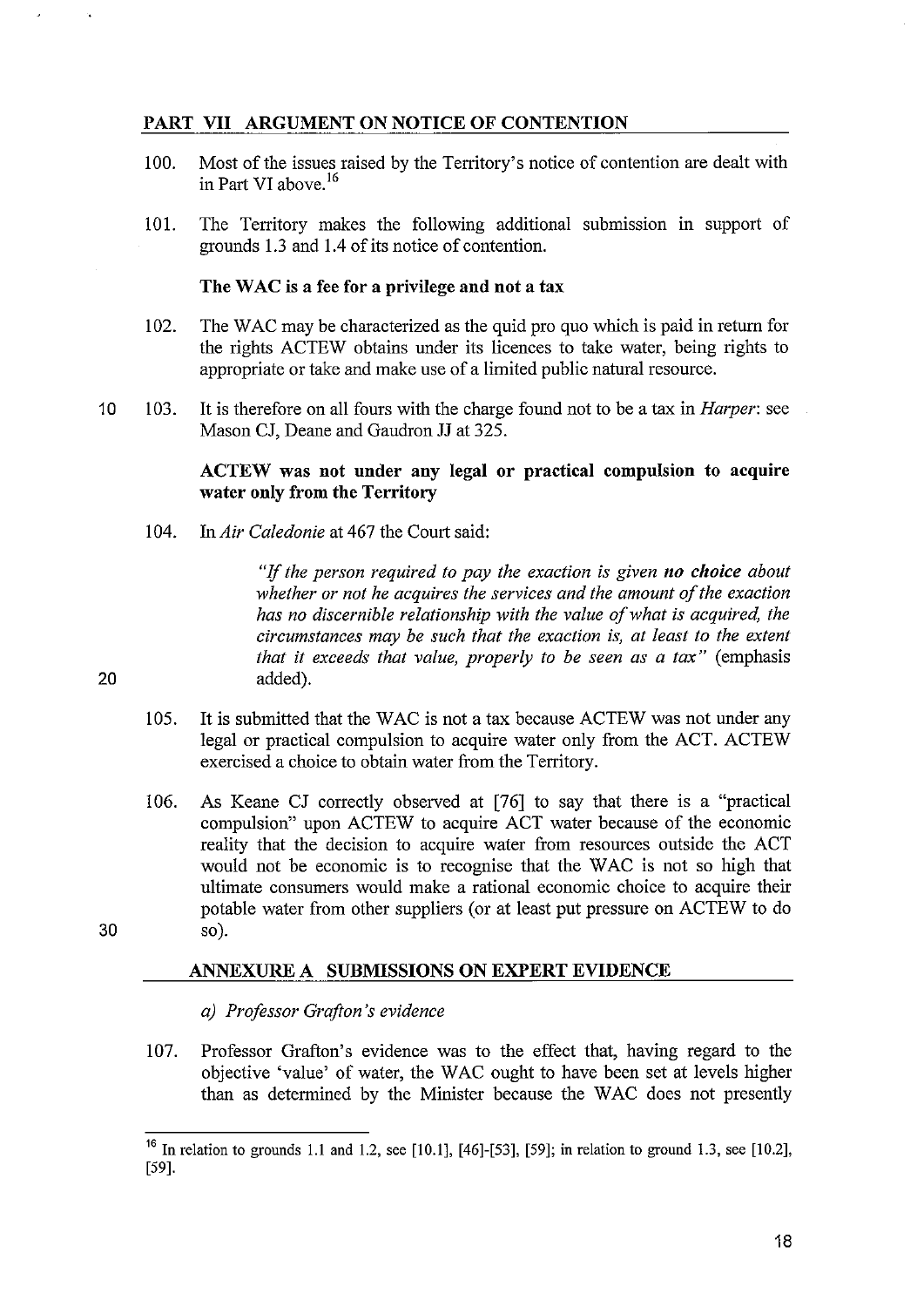include a component for the "scarcity price" of water (that is, a price that encourages efficient use of water so as to reduce the demand for water and postpone the need for significant capital investment that would otherwise be posipone the need for significant  $\frac{17}{2}$ . Thus, even if scarcity pricing was not built into the WAC, it ought to have been or could rationally have been included.18 QCC's expert, Dr Beare, accepted under cross-examination that:

- 107.1. "a number of people have put the el position forward" that scarcity pricing is an alternative means of demand management:<sup>19</sup>
- 107.2. there is a broadly held view that water restrictions are economically inefficient because, in short, some people who have very high values for water cannot adjust as effectively as people who have low values; $^{20}$
- 107.3. partly in recognition of the economically-inefficient operation of water restrictions, greater attention is now being given in Australia to scarcity pricing as an alternative means of demand management:<sup>21</sup>
- 107.4. the greater attention that has been given to scarcity pricing as a means of demand management is reflected extensively in academic writing and in the reports of government agencies, namely in:
	- 107.4.1. the academic writings of Professor Grafton; $^{22}$
	- 107.4.2. an article by Sibley in 2006 and a report by Frontier Economics in 2008; $^{23}$
	- 107.4.3. a report by the Productivity Commission;  $2^4$
	- 107.4.4. a report by the Australian Bureau of Agriculture and Resource Economics (of which Dr Beare was formerly the chief economist);<sup>25</sup> and
	- 107.4.5. a 2008 publication of the National Waters Commission.<sup>26</sup>
- 108. The water fee was introduced, in part, to better reflect the value of water and to control demand. Professor Grafton objectively assesses the value of water at the relevant time by reference to various factors, including a scarcity price. 30 There is no reason why Professor Grafton's analysis should be discounted simply because it was not available when the water fee was introduced (see

<sup>17</sup>  See Grafton Affidavit, 2 September 2008 at [52]ff; Table 6 at para [52].

I' See generally, Grafton Affidavit, 2 September 2008, [25]-[29].

I. XXN Beare T 148.32

<sup>20</sup>  XXN Beare T 146.45-147.03

<sup>21</sup>  XXN Beare T 148.32

<sup>22</sup>  XXN Beare T 149.01-149.15

<sup>23</sup>  XXN Beare T 150.34

<sup>24</sup>  XXN Beare T 149.01-149.15

<sup>25</sup>  XXN Beare T 149.01-149.15

<sup>26</sup>  XXN Beare T 149.46